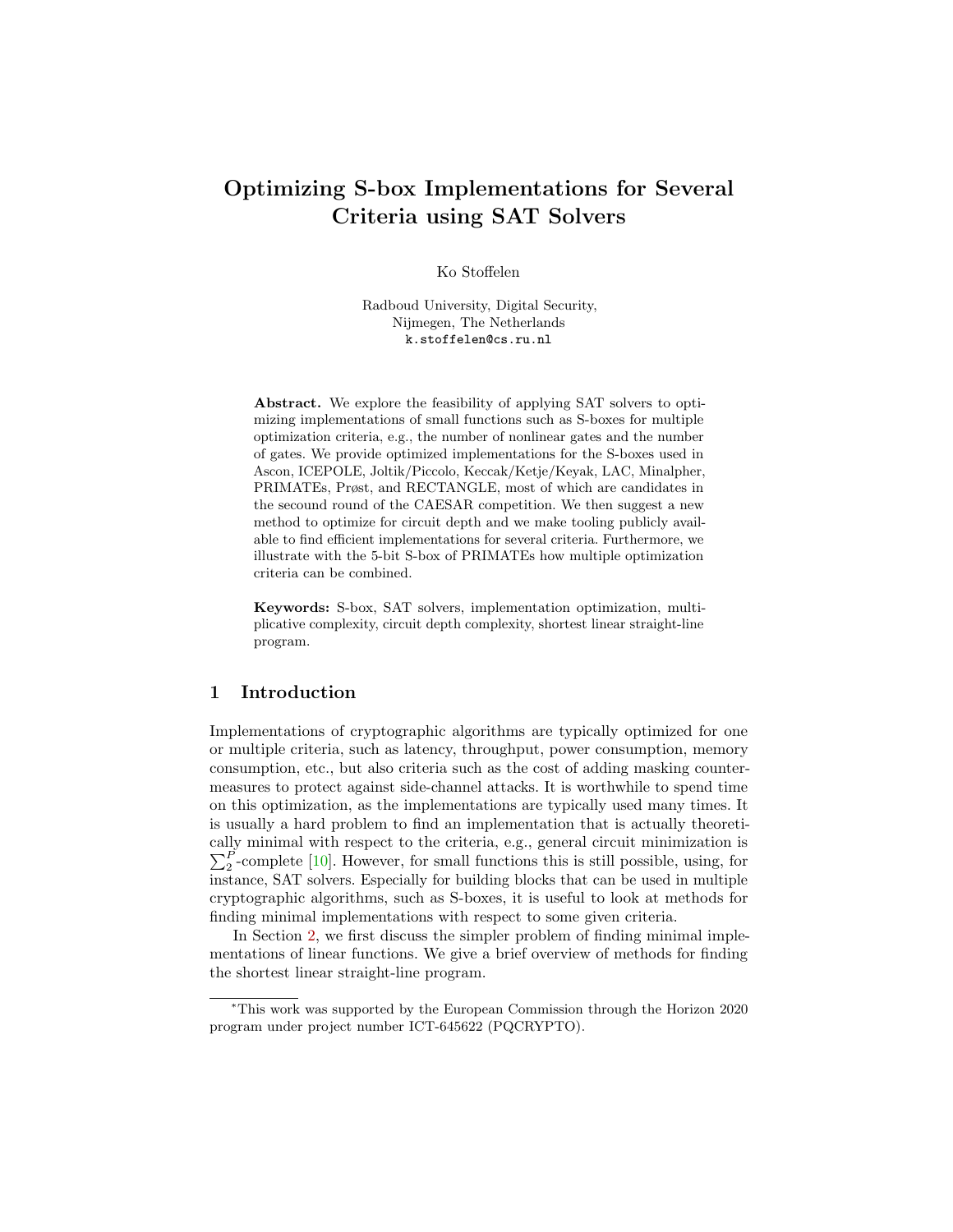We then move towards S-boxes and in Section [3](#page-2-0) we consider known methods [\[13,](#page-14-1)[20\]](#page-15-0) that manage to find minimal implementations for the relevant optimization criteria of multiplicative complexity  $[9]$ , bitslice gate complexity  $[12]$ , and gate complexity. The definitions of these criteria are given in Section [3.](#page-2-0) We study how feasible the methods actually are by applying them to S-boxes that are used in recent cryptographic algorithms, such as several candidates in the CAESAR competition and lightweight block ciphers. Additionally, we provide tools that allow anyone to conveniently do the same to other small S-boxes.

Then we look at another optimization criterion: the circuit depth complexity. This is relevant in hardware implementations to decrease the delay and to be able to increase the clock frequency. We suggest a new method for encoding the circuit depth complexity decision problem in SAT and we show how feasible this method is in practice by providing efficient low-depth S-box implementations for Joltik  $[17]$ , Piccolo  $[22]$ , LAC  $[23]$ , Prøst  $[18]$ , and RECTANGLE  $[24]$  in Section [3.5.](#page-9-0)

Finally, in Section [4](#page-10-0) it is discussed how several optimization criteria can be combined, by first optimizing the S-box used by the PRIMATEs [\[2\]](#page-13-0) for multiplicative complexity and then for gate complexity. This is done by taking the intermediate result after optimizing for multiplicative complexity, identifying the linear parts of this, and by treating these as instances of the shortest linear straight-line program problem.

Contributions of this paper. To summarize, the contributions of this paper are

- implementations of the S-boxes in Ascon, ICEPOLE, Joltik/Piccolo, Keccak/Ketje/Keyak, LAC, Minalpher, Prøst, and RECTANGLE with a provably minimal number of nonlinear gates;
- a new method for encoding the circuit depth complexity decision problem as an instance of SAT;
- optimized and sometimes even provably minimal implementations of the S-boxes in Joltik/Piccolo, LAC, Prøst, and RECTANGLE with respect to bitslice gate complexity, gate complexity, and circuit depth complexity;
- a method to combine multiple optimization criteria;
- an implementation of the S-box used by the PRIMATEs that is first optimized for multiplicative complexity and then for (bitslice) gate complexity;
- tools and documentation to optimize implementations of small nonlinear functions such as S-boxes using SAT solvers, with respect to multiplicative complexity, bitslice gate complexity, gate complexity, or circuit depth complexity, are put into the public domain. These tools are available online.

#### <span id="page-1-0"></span>2 The Shortest Linear Straight-Line Program Problem

Before tackling the optimization of S-boxes, let us restrict ourselves to linear functions and let us consider the Shortest Linear Program (SLP) problem over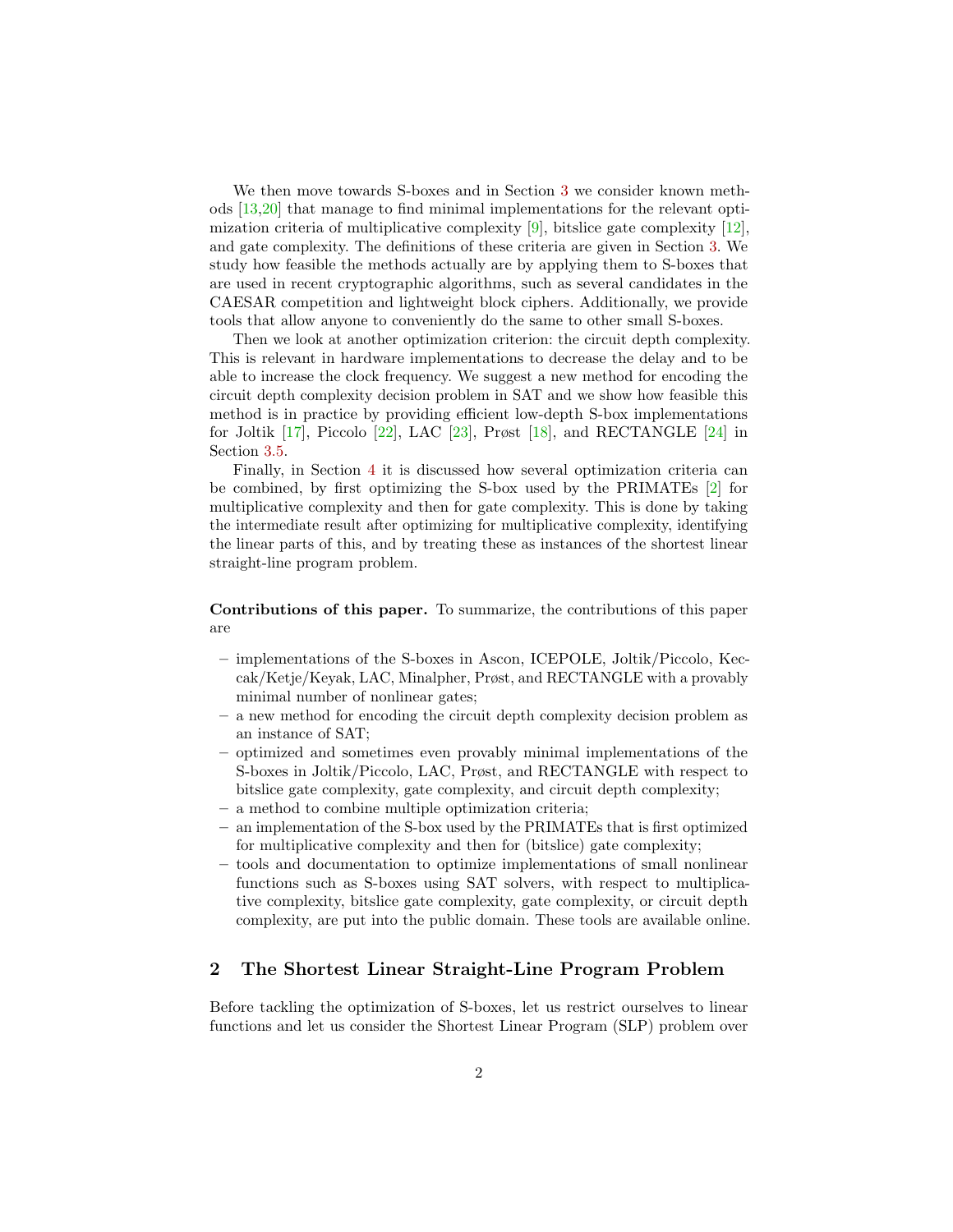$GF(2)$ . Let A be an  $m \times n$  matrix of constants over  $GF(2)$  and let x be a vector of n variables over  $GF(2)$ . The SLP problem is to find the program with the smallest number of lines that computes  $Ax$ , where every program line is of a certain form.

Let  $Z$  be a set of variables over  $GF(2)$ , that initially contains the input variables  $\{x_0, \ldots, x_{n-1}\}$ . Let  $z_i, z_j \in Z$ . Then every program line is of the form

$$
z' := z_i + z_j.
$$

After executing this program line, the new variable  $z'$  is added to the set,  $Z :=$  $Z \cup \{z'\}$ . The new variable  $z'$  can therefore be used in the next program line. The program is said to compute  $\boldsymbol{A}\boldsymbol{x}$  when  $\exists (z_1,\ldots,z_m) \in Z^m \{ \boldsymbol{A}\boldsymbol{x} = (z_1,\ldots,z_m)^\intercal \}$ holds.

Being able to find the shortest straight-line linear program has obvious applications to cryptology. Solving the SLP over  $GF(2)$  is equivalent to finding the shortest circuit to compute a function using only XOR gates. Optimizing implementations of linear operations, such as MixColumns in AES and the linear transformation in certain implementations of SubBytes, can therefore be seen as instances of the SLP problem over  $GF(2)$ . However, this method does not apply to nonlinear operations such as S-boxes. We show in Section [3](#page-2-0) what kind of methods can be used in such cases.

Solving the SLP problem. Boyar, Matthews, and Peralta showed in [\[7\]](#page-14-6) that the SLP problem over  $GF(2)$  is NP-hard. Off-the-shelf SAT solvers can be used to find solutions for small instances of this problem. Fuhs and Schneider-Kamp presented a method [\[16\]](#page-14-7) to encode the SLP problem as an instance of SAT and they show how this can be used to optimize the affine transformation of AES's SubBytes [\[15,](#page-14-8)[16\]](#page-14-7).

For larger instances, exact methods will quickly become infeasible. Alternatively, Boyar and Peralta published an approach to solve the SLP problem over  $GF(2)$  based on a heuristic [\[8\]](#page-14-9). In short, the heuristic method uses a base vector set  $S$ , initialized with unit vectors for all variables in  $x$ , and a distance vector  $Dist[$  that keeps track of the minimal Hamming distance to S for each row in A. Repeatedly, the sum of the pair of base vectors in S that minimizes the sum of Dist<sup>[]</sup> is added to S and Dist<sup>[]</sup> is updated, until Dist<sup>[]</sup> is the all-zero vector. If there is a tie between two pairs of base vectors, the pair that maximizes the Euclidean length of the new  $Dist[]$  vector is chosen. This algorithm makes it possible to find solutions to larger instances of the SLP problem.

#### <span id="page-2-0"></span>3 Optimizing S-box Implementations using SAT-solvers

For nonlinear functions such as S-boxes, known approaches based on heuristics [\[8\]](#page-14-9) all exploit additional algebraic structure that may be available, e.g., as for the S-box of AES. However, in general this additional structure may not exist and one may need to fall back to generic methods such as SAT solvers.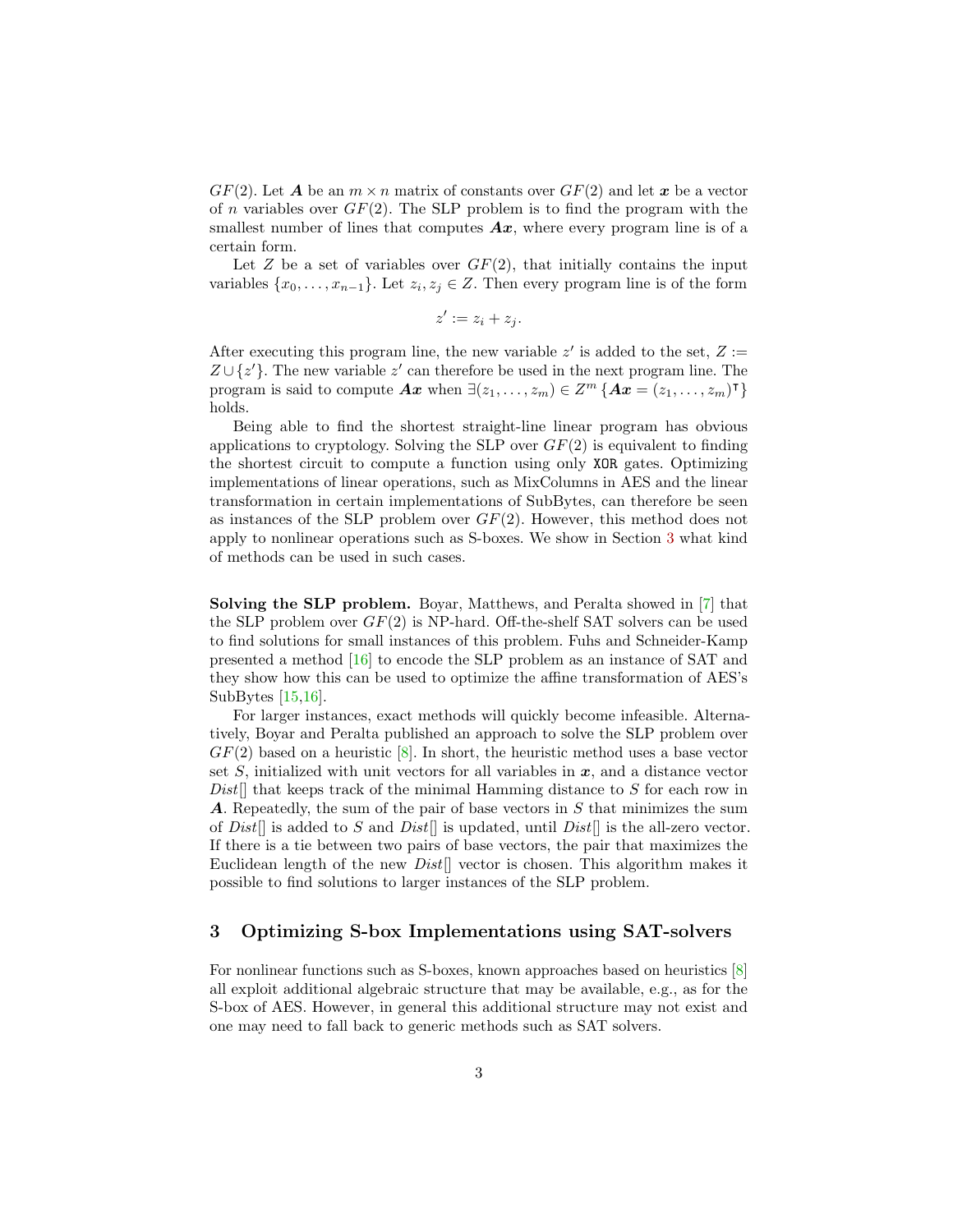S-box implementations in both software and hardware can be optimized with SAT solvers according to several criteria. In this paper we consider the following optimization goals:

- **Multiplicative complexity** The multiplicative complexity of a function  $[9]$  is defined as the smallest number of nonlinear gates with fan-in 2 required to compute this function. If we restrict our S-box implementations to the {AND, OR, XOR, NOT} operations, we only need to consider the number of ANDs and ORs. Optimizing for this goal is useful in the case of protecting against sidechannel attacks using random masks, where nonlinear gates are typically more expensive to mask. There are also applications in multi-party computation and fully homomorphic encryption, where the cost of nonlinear operations is even more significant [\[1\]](#page-13-1).
- Bitslice gate complexity The bitslice gate complexity of a function [\[12\]](#page-14-3) is defined as the smallest number of operations in {AND, OR, XOR, NOT} required to compute this function. This translates directly to efficient bitsliced software implementations, as on most common CPU architectures, there are no instructions for computing NAND, NOR, or XNOR immediately.
- Gate complexity The gate complexity of a function is defined as the smallest number of logic gates required to compute this function. Unlike for bitslice gate complexity, NAND, NOR, and XNOR gates are now also allowed. This translates to efficient hardware implementations, although the different amounts of area required by these types of gates and the different delays still need to be taken into account. Note that we only consider gates with a fan-in of at most 2.
- Circuit depth complexity The depth of a circuit is defined as the length of the longest paths from an input gate to an output gate. Every function can be computed by a circuit with depth 2, e.g., by expressing the function in conjunctive or disjunctive normal form. However, this can lead to very wide circuits with a lot of gates, which is typically not desirable. There is somewhat of a trade-off between circuit depth and number of gates. Still, optimizing for this goal is useful in the case of hardware implementations, to be able to decrease the total delay and therefore to be able to increase the clock frequency. Again, only gates with a fan-in of at most 2 are considered.

These criteria come with corresponding decision problems. For example, given a function  $f$  and some positive integer  $k$ , the **multiplicative complexity** decision problem is defined as:

"Is there a circuit that implements  $f$  and that uses at most  $k$  nonlinear operations?"

The decision problems for the other three optimization goals can be defined analogously. Off-the-shelf SAT solvers can be used to solve these decision problems. When a SAT solver successfully finds a circuit for some value  $k$  but outputs UNSAT for  $k-1$ , it is proven that k is the minimum value. Note that when a SAT solver outputs SAT for some value  $k$ , it also provides a satisfying valuation that can be used to reconstruct an implementation of f.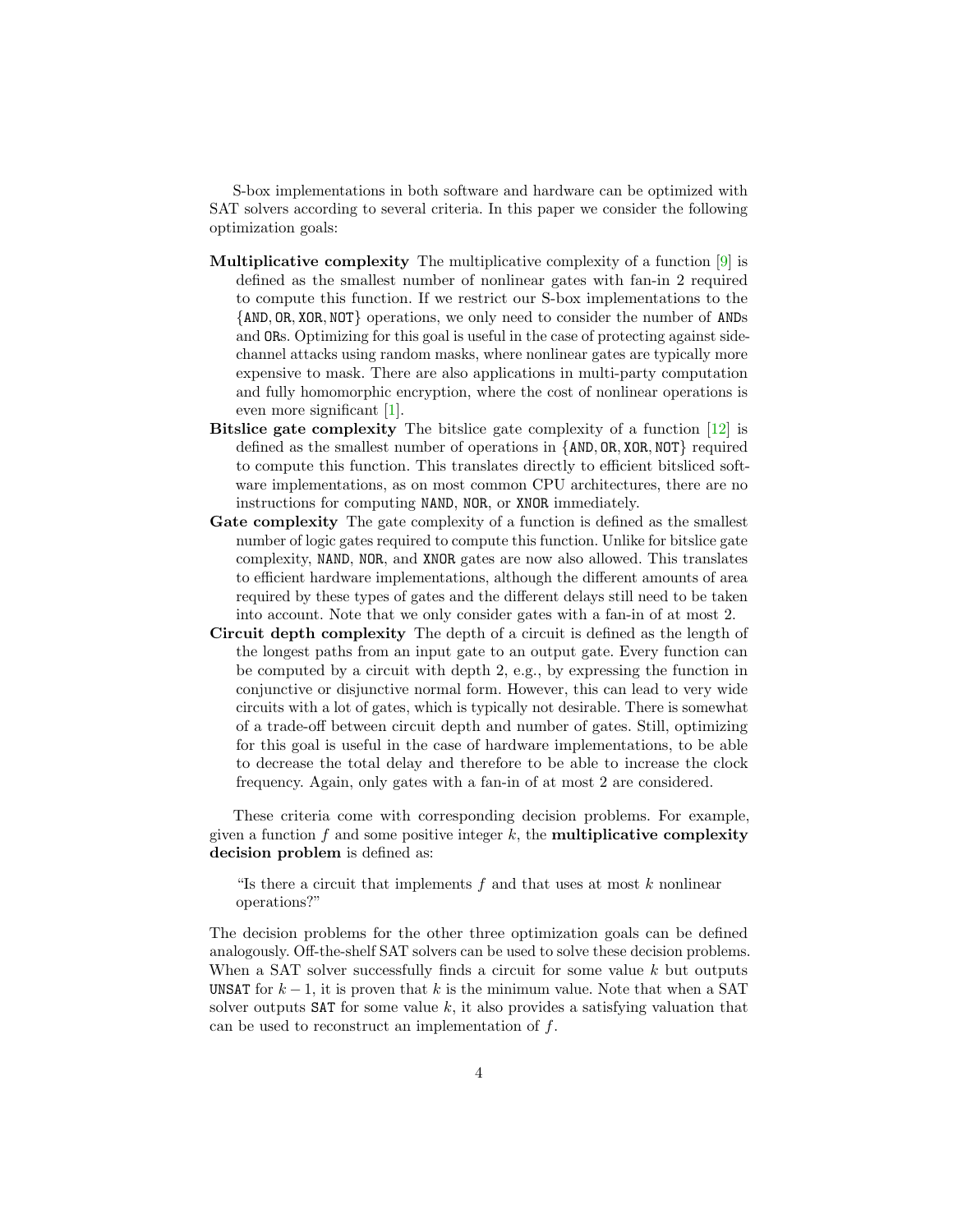In order to use SAT solvers to solve these decision problems, the problems first have to be encoded in logical formulas in conjunctive normal form (CNF), because that is the input format that the SAT solver requires.

#### 3.1 Notation

For the encoding, we use the notation of [\[20\]](#page-15-0). We consider systems of multivariate equations over  $GF(2)$ . In these equations, let:

- $x_i$  be variables representing S-box inputs;
- $y_i$  be variables representing S-box outputs;
- $q_i$  be variables representing gate inputs;
- $t_i$  be variables representing gate outputs;
- $a_i$  be variables representing wiring between gates;
- $b_i$  be variables representing wiring 'inside' gates. This will become more clear when they are first used in Section [3.3.](#page-6-0)

In the implementations the logical connectives are used to denote the types of operations, i.e., let ∧, ∨, ⊕, ¬ denote AND, OR, XOR, NOT, respectively, and let  $\uparrow, \downarrow, \leftrightarrow$  denote NAND, NOR, XNOR, respectively.

#### 3.2 Optimizing for Multiplicative Complexity

Courtois, Mourouzis and Hulme  $[13,20]$  $[13,20]$  suggested a method to encode the multiplicative complexity decision problem. Let  $f : \mathbb{F}_2^n \to \mathbb{F}_2^m$  be an S-box and let k be the multiplicative complexity that we want to test for. Then first create a set of equations  $C$  in ANF consisting of:

 $- \forall i \in \{0, \ldots, k-1\}$ :  $t_i = q_{2i} \cdot q_{2i+1}$ , to encode the k AND gates.  $- \forall i \in \{0, \ldots, 2k-1\}$ :  $q_i = a_l + \left(\sum_{j=0}^{n-1} a_{l+j+1} \cdot x_j\right) + \left(\sum_{j=0}^{\lfloor \frac{i}{2} \rfloor - 1} a_{l+n+j+1} \cdot t_j\right),$ 

where  $l = i(n+1) + \left| \frac{i^2 - 2i + 1}{4} \right|$ , to encode that the inputs of the AND gates can be any linear combination of S-box inputs and previous AND gate outputs. The single  $a$  represents an optional NOT gate.

 $- \forall i \in \{0, \ldots, m-1\}: y_i = \left(\sum_{j=0}^{n-1} a_{s+j} \cdot x_j\right) + \left(\sum_{j=0}^{k-1} a_{s+n+j} \cdot t_j\right)$ , where  $s = 2k(n+1) + k(k-1) + i(n+k)$ , to encode that the S-box outputs can be any linear combination of S-box inputs and AND gate outputs.

For example, when  $n = m = 4$  and  $k = 3$ , this leads to the following set of equations  $C$ :

$$
q_0 = a_0 + a_1 \cdot x_0 + a_2 \cdot x_1 + a_3 \cdot x_2 + a_4 \cdot x_3
$$
  
\n
$$
q_1 = a_5 + a_6 \cdot x_0 + a_7 \cdot x_1 + a_8 \cdot x_2 + a_9 \cdot x_3
$$
  
\n
$$
t_0 = q_0 \cdot q_1
$$
  
\n
$$
q_2 = a_{10} + a_{11} \cdot x_0 + a_{12} \cdot x_1 + a_{13} \cdot x_2 + a_{14} \cdot x_3 + a_{15} \cdot t_0
$$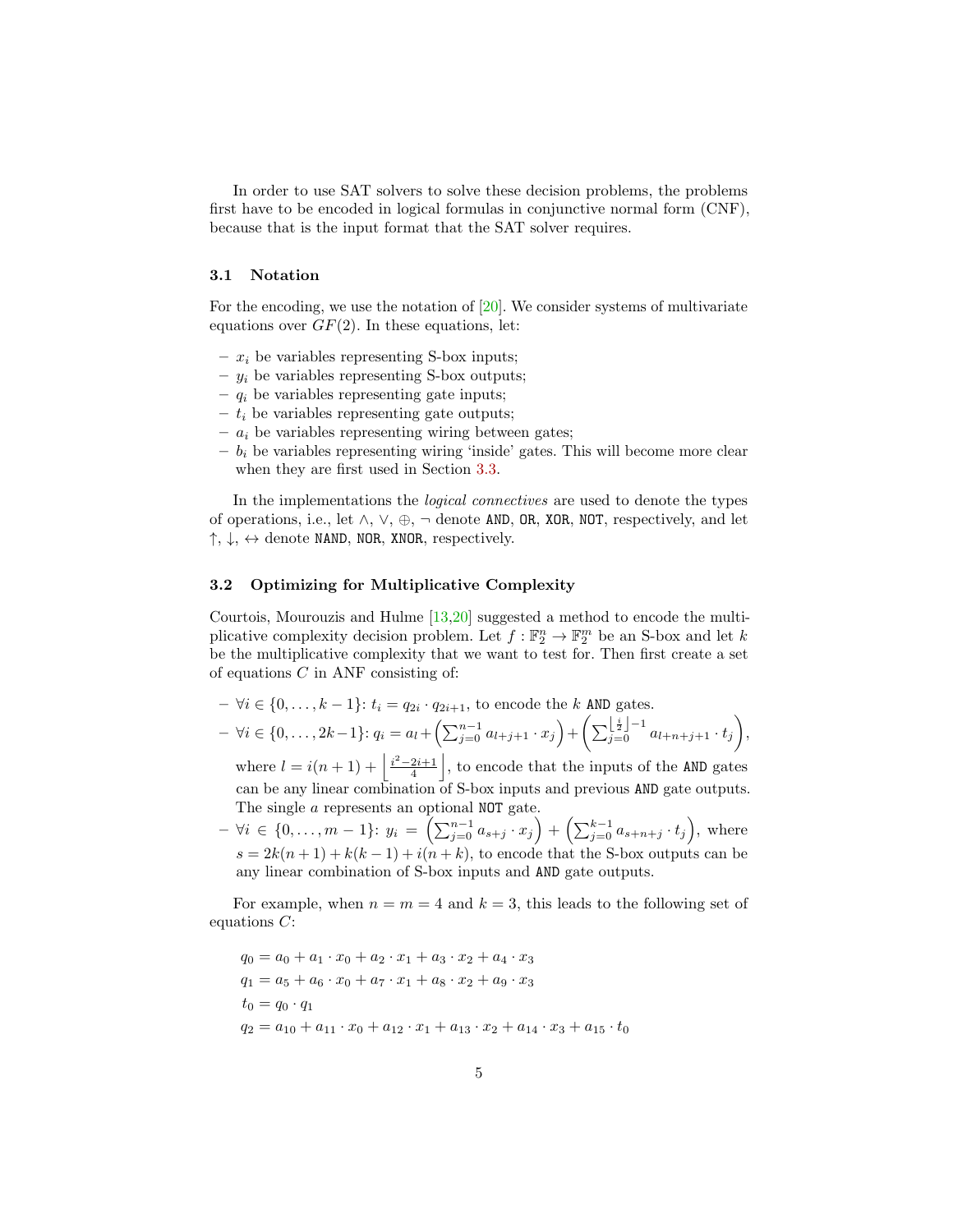$q_3 = a_{16} + a_{17} \cdot x_0 + a_{18} \cdot x_1 + a_{19} \cdot x_2 + a_{20} \cdot x_3 + a_{21} \cdot t_0$  $t_1 = q_2 \cdot q_3$  $q_4 = a_{22} + a_{23} \cdot x_0 + a_{24} \cdot x_1 + a_{25} \cdot x_2 + a_{26} \cdot x_3 + a_{27} \cdot t_0 + a_{28} \cdot t_1$  $q_5 = a_{29} + a_{30} \cdot x_0 + a_{31} \cdot x_1 + a_{32} \cdot x_2 + a_{33} \cdot x_3 + a_{34} \cdot t_0 + a_{35} \cdot t_1$  $t_2 = q_4 \cdot q_5$  $y_0 = a_{36} \cdot x_0 + a_{37} \cdot x_1 + a_{38} \cdot x_2 + a_{39} \cdot x_3 + a_{40} \cdot t_0 + a_{41} \cdot t_1 + a_{42} \cdot t_2$  $y_1 = a_{43} \cdot x_0 + a_{44} \cdot x_1 + a_{45} \cdot x_2 + a_{46} \cdot x_3 + a_{47} \cdot t_0 + a_{48} \cdot t_1 + a_{49} \cdot t_2$  $y_2 = a_{50} \cdot x_0 + a_{51} \cdot x_1 + a_{52} \cdot x_2 + a_{53} \cdot x_3 + a_{54} \cdot t_0 + a_{55} \cdot t_1 + a_{56} \cdot t_2$  $y_3 = a_{57} \cdot x_0 + a_{58} \cdot x_1 + a_{59} \cdot x_2 + a_{60} \cdot x_3 + a_{61} \cdot t_0 + a_{62} \cdot t_1 + a_{63} \cdot t_2$ 

This set of equations does not depend on f yet, but only on the values of  $n$  and  $m$ . The equations in  $C$  have to be satisfied for all possible S-box inputs. An equation set  $C'$  is created that contains  $2<sup>n</sup>$  copies of the equations in  $C$ , in which all  $x_i, y_i, q_i, t_i$  are renumbered, but in which all  $a_i, b_i$  remain the same.  $f$ is 'bound' to the problem description by adding its truth table as  $2^n(n + m)$ constant equations, i.e., one for every bit in both the S-box input and the S-box output, to  $C'$ .

 $C'$  is in ANF. The method by Bard, Courtois, and Jefferson  $\lceil 3 \rceil$  for converting sparse systems of low-degree multivariate polynomials over  $GF(2)$  is used to convert  $C'$  to CNF, such that it is understood by the SAT solver.

Results. This method makes it feasible to find the multiplicative complexity of several 4-bit and 5-bit S-boxes. Finding the multiplicative complexity comes with an actual implementation that uses this minimal number of nonlinear gates. After Courtois, Hulme, and Mourouzis applied this method to the S-boxes of PRESENT and GOST  $[12]$ , we show that we can also find results for more recently introduced 4-bit and 5-bit S-boxes.

We consider the S-boxes, and if applicable, their inverses (denoted by  $^{-1}$ ), in Ascon [\[14\]](#page-14-11), ICEPOLE [\[19\]](#page-15-4), Keccak [\[4\]](#page-14-12)/Ketje [\[5\]](#page-14-13)/Keyak [\[6\]](#page-14-14), all PRIMATEs [\[2\]](#page-13-0). Joltik [\[17\]](#page-14-4)/Piccolo [\[22\]](#page-15-1), LAC [\[23\]](#page-15-2), Minalpher [\[21\]](#page-15-5), Prøst [\[18\]](#page-14-5), and RECTAN-GLE [\[24\]](#page-15-3). Minalpher's and Prøst's S-boxes are involutory, which is why their inverses are not listed separately. The inverse S-boxes in Ascon, ICEPOLE, Keccak, Ketje, and Keyak are not actually used in decryption and are therefore not considered.

For all S-boxes except the one used by the PRIMATEs we are able to prove the multiplicative complexity. The results are summarized in Table [1.](#page-6-1) The actual implementations can be found in Appendix [A,](#page-15-6) but note that these should not be used by themselves as we are being very generous with XOR gates. The linear parts should be optimized separately, as we will demonstrate in Section [4.](#page-10-0)

These and subsequent results are obtained using MINISAT  $2.2.0<sup>1</sup>$  $2.2.0<sup>1</sup>$  $2.2.0<sup>1</sup>$  and CRYP-TOMINISAT  $2.9.10^2$  $2.9.10^2$  using default parameters on a single core of an Intel Xeon

<sup>1</sup> <http://www.minisat.se/MiniSat.html>

<sup>2</sup> <http://www.msoos.org/cryptominisat2/>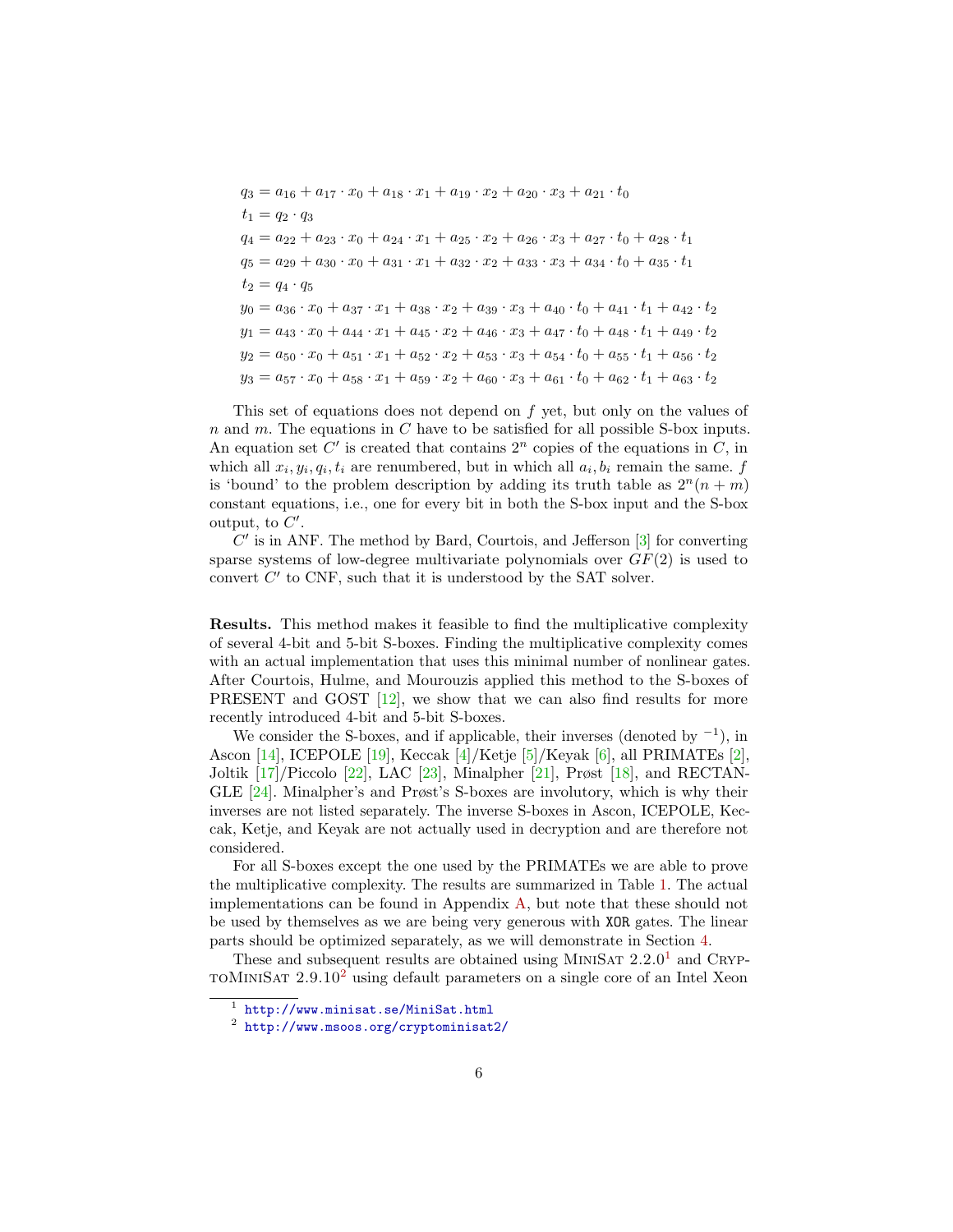| S-box                      |     | Size $n \times m$ Multiplicative complexity |
|----------------------------|-----|---------------------------------------------|
| Ascon                      | 5x5 | 5                                           |
| ICEPOLE                    | 5x5 | 6                                           |
| Keccak/Ketje/Keyak         | 5x5 | 5                                           |
| <b>PRIMATES</b>            | 5x5 | $\in \{6, 7\}$                              |
| $ \rm{PRIMATES}^{-1}$      | 5x5 | $\in \{6, 7, 8, 9, 10\}$                    |
| Joltik/Piccolo             | 4x4 | 4                                           |
| $Joltik^{-1}/Piccolo^{-1}$ | 4x4 | 4                                           |
| LAC                        | 4x4 | 4                                           |
| Minalpher                  | 4x4 | 5                                           |
| Prøst                      | 4x4 | 4                                           |
| <b>RECTANGLE</b>           | 4x4 | 4                                           |
| $\mathrm{RECTANGLE^{-1}}$  | 4x4 | 4                                           |

<span id="page-6-1"></span>Table 1. Multiplicative complexity of S-boxes

E7-4870 v2 running at 2.30 GHz.

For the PRIMATEs S-box and inverse S-box, we find solutions for  $k = 7$  and  $k = 10$ , respectively. Furthermore, we find for both S-boxes that the case for  $k = 5$  yields UNSAT. We have started several attempts to find a decisive answer for  $k = 6$ , including

- reducing the CNF, e.g., using NICESAT [\[11\]](#page-14-15);
- fine-tuning SAT solver parameters;
- trying other SAT solvers;
- trying other SAT solvers that can run in parallel on many cores, such as PLINGELING and TREENGELING<sup>[3](#page-0-0)</sup>; and
- letting all of this run for several months on a machine with 120 cores and 3 TB of RAM.

Unfortunately, none of these attempts resulted in an answer as no solver instance has terminated yet. As these SAT solvers typically have much more difficulty with proving the UNSAT case than proving the SAT case, and as the SAT proof for  $k = 7$  was found in less than 40 hours, we expect the  $k = 6$  case to yield UNSAT and we therefore conjecture the multiplicative complexity of the PRIMATEs S-box to be 7. In Section [4](#page-10-0) we go into more detail on optimizing the PRIMATEs S-box. For the inverse S-box, we did not manage to find solutions for  $k \in \{6, 7, 8, 9\}.$ 

#### <span id="page-6-0"></span>3.3 Optimizing for Bitslice Gate Complexity

In [\[13,](#page-14-1)[20\]](#page-15-0), a method is also given to optimize for bitslice gate complexity. However, it is only applied on the small CTC2 toy cipher and therefore it remains unclear

<sup>3</sup> <http://fmv.jku.at/lingeling/>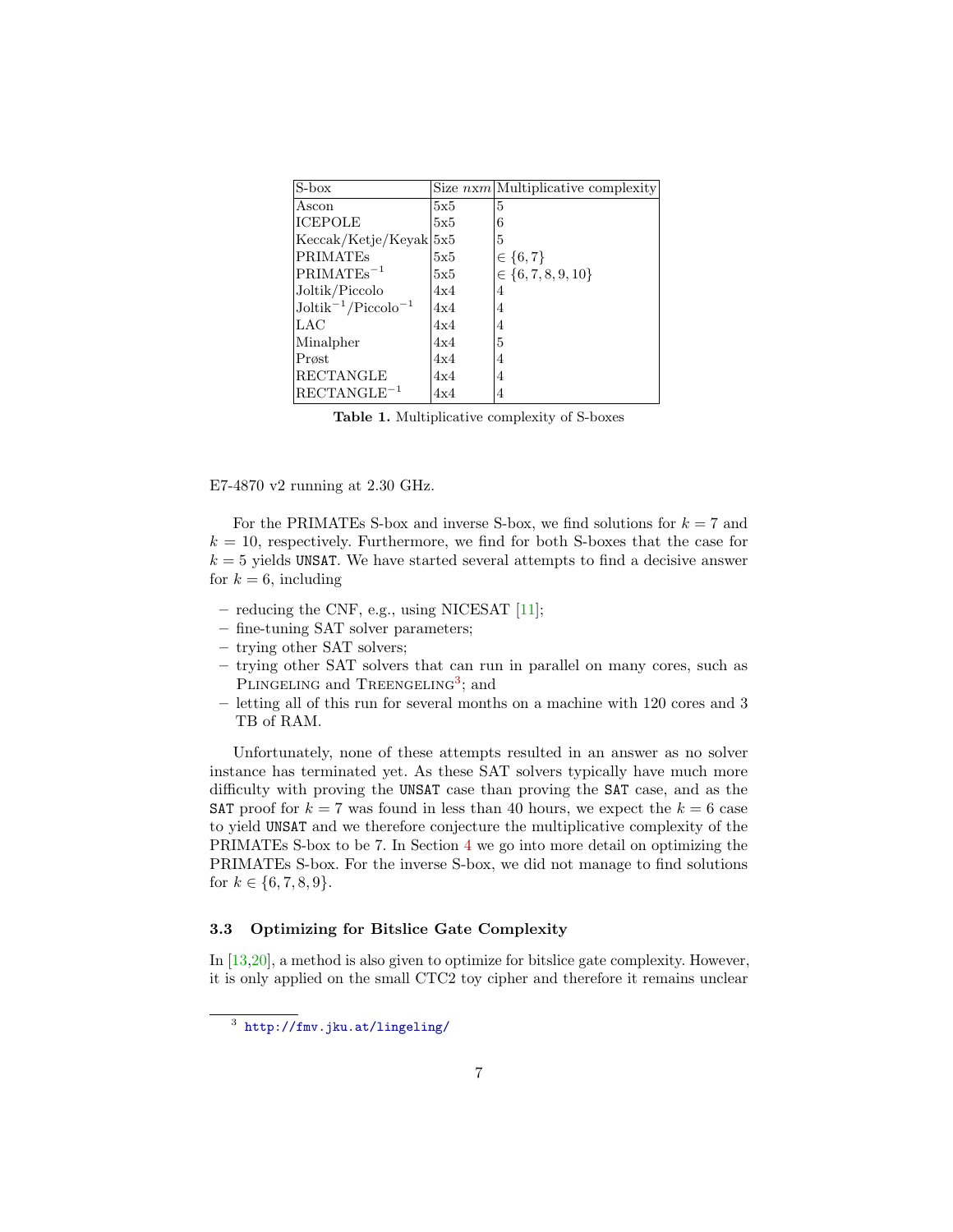how practical this method is for real-world ciphers. We investigate this by applying the method to the same S-boxes as in the previous section.

The encoding scheme for the bitslice gate complexity decision problem is slightly different compared to the multiplicative complexity decision problem. Let  $f: \mathbb{F}_2^n \to \mathbb{F}_2^m$  again be an S-box and let k now be the bitslice gate complexity that we want to test for. Then our first set of equations  $C$  in ANF consists of:

- $\forall i \in \{0, \ldots, k-1\}$ :  $t_i = b_{3i} \cdot q_{2i} \cdot q_{2i+1} + b_{3i+1} \cdot q_{2i} + b_{3i+1} \cdot q_{2i+1} + b_{3i+2} + b_{3i+2} \cdot q_{2i},$ to encode the k AND, OR, XOR or NOT gates. The  $b_i$  determine what kind of gate this will represent, as can be seen in Table [2.](#page-7-0)
- $\forall i \in \{0, \ldots, k-1\}$ :  $0 = b_{3i} \cdot b_{3i+2}$  and  $0 = b_{3i+1} \cdot b_{3i+2}$ , to make sure that the gate is either a unary NOT or a binary AND/OR/XOR, but not the XOR of them. This excludes NAND/NOR/XNOR gates.
- $\forall i \in \{0, ..., 2k-1\}$ :  $q_i = \left( \sum_{j=0}^{n-1} a_{l+j} \cdot x_j \right) + \left( \sum_{j=0}^{\lfloor \frac{i}{2} \rfloor 1} a_{l+n+j} \cdot t_j \right)$ , where
- $l = in + \left\lfloor \frac{i^2 2i + 1}{4} \right\rfloor$ , to encode that the inputs of the gates can be any S-box input bit or any previously computed bit.
- $\forall i \in \{0, \ldots, 2k-1\}, \forall j \in \{l, \ldots, \overline{l}+n+\lfloor \frac{i}{2} \rfloor-2\}, \forall u \in \{j+1, \ldots, \overline{l}+n+\lfloor \frac{i}{2} \rfloor-1\}$ :  $0 = a_j \cdot a_u$ , to encode an 'at most one' constraint on the gate inputs.
- $\forall i \in \{0, \ldots, m-1\}: y_i = \left(\sum_{j=0}^{n-1} a_{s+j} \cdot x_j\right) + \left(\sum_{j=0}^{k-1} a_{s+n+j} \cdot t_j\right)$ , where  $s = 2kn + k(k-1) + i(n+k)$ , to encode that the S-box output bit can be any S-box input bit or any gate output.
- ∀i ∈ {0, . . . , m−1}, ∀j ∈ {s, . . . , s+n+k−2}, ∀u ∈ {j + 1, . . . , s+n+k−1}:  $0 = a_i \cdot a_u$ , to encode an 'at most one' constraint on the S-box outputs.

|     | $ b_{3i}b_{3i+1}b_{3i+2} $ Gate $t_i$ function |
|-----|------------------------------------------------|
| 000 |                                                |
| 001 | $\neg q_{2i}$                                  |
| 010 | $q_{2i}\oplus q_{2i+1}$                        |
| 011 | Prevented by constraint on $b_{3i+2}$          |
| 100 | $q_{2i} \wedge q_{2i+1}$                       |
| 101 | Prevented by constraint on $b_{3i+2}$          |
| 110 | $q_{2i} \vee q_{2i+1}$                         |
| 111 | Prevented by constraint on $b_{3i+2}$          |

<span id="page-7-0"></span>Table 2.

Converting  $C$  to  $C'$  and then to CNF is the same process as with the multiplicative complexity decision problem. Note that the 'constraint equations' on  $a_i$  and  $b_j$  do not have to be duplicated  $2^n$  times for  $C'$ , as they are not renumbered. This saves a lot of redundant clauses.

Results. As the amount of CNF clauses that is necessary to describe the bitslice gate complexity decision problem becomes much larger compared to the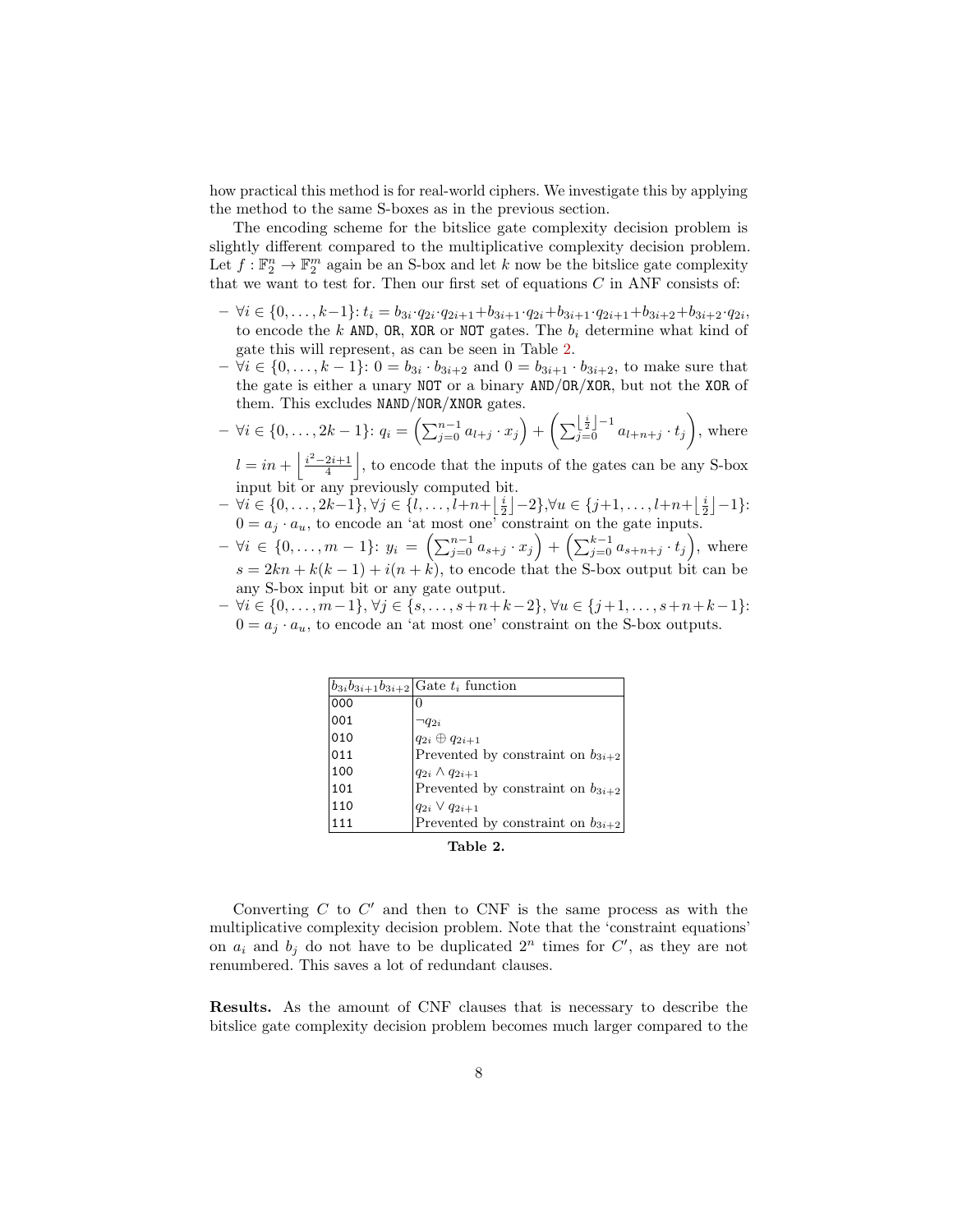multiplicative complexity decision problem, it can take much more time for a SAT solver to actually solve a problem instance. Still, for some 4-bit and 5-bit S-boxes results can be obtained within minutes or within a few hours. Table [3](#page-8-0) contains some examples. If a bitslice gate complexity is listed as  $\leq k$ , a solution was found for  $k$ , but we were unable to prove that this is the minimum because the SAT solver did not terminate within a reasonable amount of time for  $k - 1$ . The actual implementations with the given number of operations can be found in Appendix [A.](#page-15-6)

| $S-box$                    |     | Size $n \times m$ Bitslice gate complexity Implementation |                           |
|----------------------------|-----|-----------------------------------------------------------|---------------------------|
| Keccak/Ketie/Keyak 5x5     |     | $\vert$ $< 13$                                            | 3 AND, 2 OR, 5 XOR, 3 NOT |
| Joltik/Piccolo             | 4x4 | 10                                                        | 1 AND, 3 OR, 4 XOR, 2 NOT |
| $Joltik^{-1}/Piccolo^{-1}$ | 4x4 | 10                                                        | 1 AND, 3 OR, 4 XOR, 2 NOT |
| <b>LAC</b>                 | 4x4 | 11                                                        | 2 AND, 2 OR, 6 XOR, 1 NOT |
| Minalpher                  | 4x4 | >11                                                       |                           |
| Prøst                      | 4x4 | 18                                                        | 4 AND, 4 XOR              |
| RECTANGLE                  | 4x4 | $\in \{11, 12\}$                                          | 1 AND, 3 OR, 7 XOR, 1 NOT |
| $RECTANGLE^{-1}$           | 4x4 | $\in \{10, 11, 12\}$                                      | 4 OR, 7 XOR, 1 NOT        |

<span id="page-8-0"></span>Table 3. Bitslice gate complexity of S-boxes

For Prøst and the (forward) S-box of RECTANGLE, it is interesting to note that the SAT solvers are able to find the same implementations as the corresponding authors already suggested. We have proven that their bitsliced implementations are indeed minimal.

#### 3.4 Optimizing for Gate Complexity

A method to encode the gate complexity decision problem was also provided in [\[13,](#page-14-1)[20\]](#page-15-0), but again, actual results were only given for the CTC2 toy cipher. We show that it is feasible to compute the gate complexity for real-world 4-bit S-boxes as well.

The encoding is very similar to the bitslice gate complexity decision problem. The first set of equations  $C$  in ANF only differs in two places:

- $-$  Instead of the previous rule for  $t_i$ , the gates are encoded differently:
- $\forall i \in \{0, \ldots, k-1\}$ :  $t_i = b_{3i} \cdot q_{2i} \cdot q_{2i+1} + b_{3i+1} \cdot q_{2i} + b_{3i+1} \cdot q_{2i+1} + b_{3i+2}$ , to encode the  $k$  gates. The  $b_i$  determine what kind of gate this will represent, as can be seen in Table [4.](#page-9-1)
- The additional constraints on the  $b_i$  are completely omitted.

Converting  $C$  to  $C'$  and then to CNF is similar to the previous optimization goals.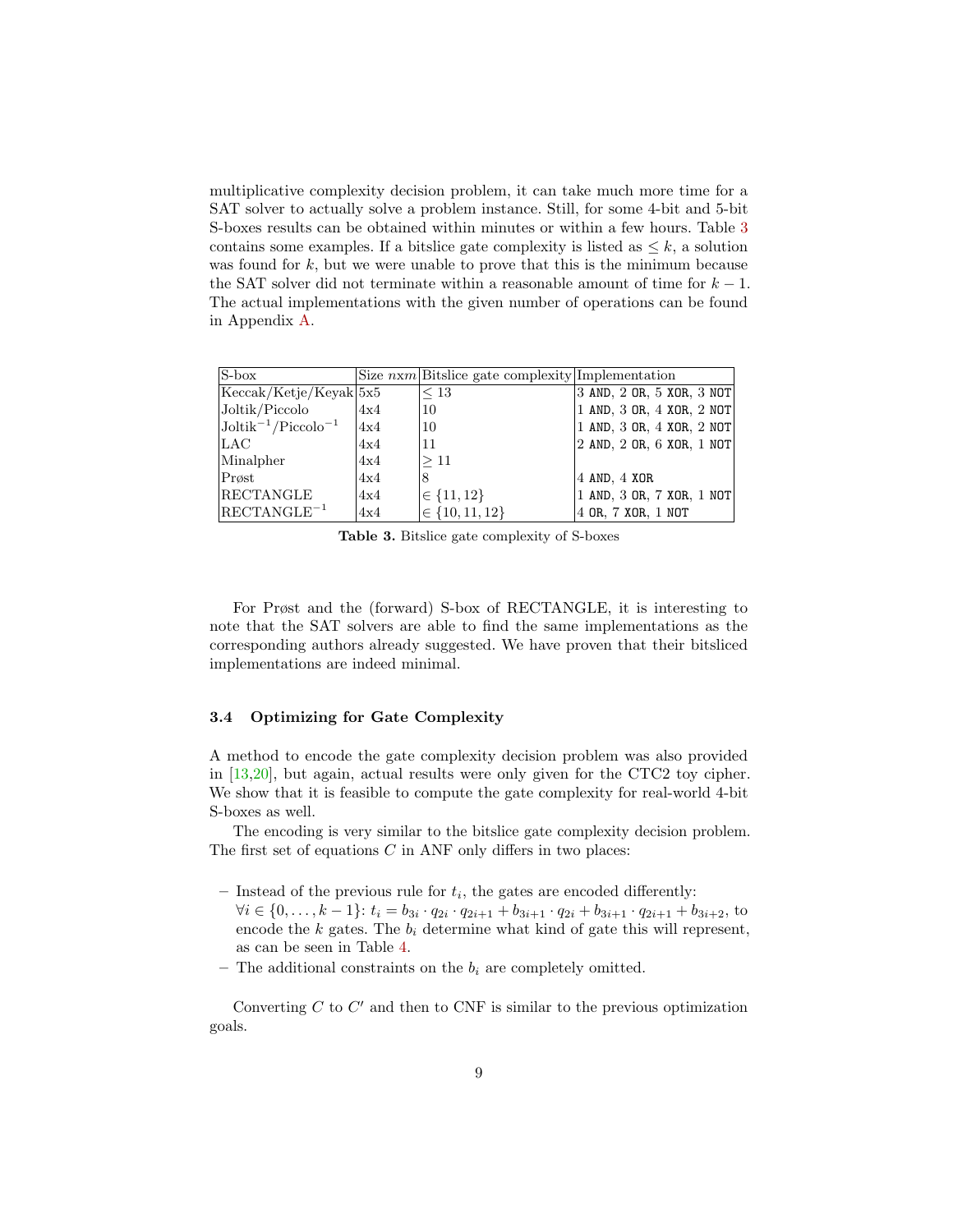|     | $b_{3i}b_{3i+1}b_{3i+2}$ Gate $t_i$ function |
|-----|----------------------------------------------|
| 000 | 0                                            |
| 001 | 1                                            |
| 010 | $q_{2i}\oplus q_{2i+1}$                      |
| 011 | $q_{2i} \leftrightarrow q_{2i+1}$            |
| 100 | $q_{2i} \wedge q_{2i+1}$                     |
| 101 | $q_{2i} \uparrow q_{2i+1}$                   |
| 110 | $q_{2i} \vee q_{2i+1}$                       |
| 111 | $q_{2i} \downarrow q_{2i+1}$                 |
|     | .                                            |

<span id="page-9-1"></span>Table 4.

Results. Our results on real-world 4-bit S-boxes are summarized in Table [5.](#page-9-2) The full implementations can be found in Appendix [A.](#page-15-6) For our 5-bit S-boxes we did not manage to retrieve results. Note that all types of logic gates are considered equally expensive. There is no type of gate that is preferred over the other, because information such as differences in area consumption or time delay are not taken into account. The implementations found by the SAT solver should therefore not be used directly for hardware implementations. However, they serve as an optimal starting point from where to swap 'expensive' gates for cheaper ones, depending on the specific technology that is to be used. For example, the designers of Piccolo suggested a hardware implementation [\[22\]](#page-15-1) of their S-box that may or may not be more efficient than the implementation given here, depending on the specific technology.

| S-box                        | Gate       | Implementation                                               |
|------------------------------|------------|--------------------------------------------------------------|
|                              | complexity |                                                              |
| Joltik/Piccolo               |            | $ 2$ or, $1$ xor, $2$ nor, $3$ xnor                          |
| $Joltik^{-1}/Piccolo^{-1}$ 8 |            | 2 OR, 1 XOR, 2 NOR, 3 XNOR                                   |
| LAC                          | 10         | 1 AND, 3 OR, 2 XOR, 4 XNOR                                   |
| Prøst                        |            | 4 AND, 4 XOR                                                 |
| RECTANGLE                    |            | $\in \{10, 11\}$   1 AND, 1 OR, 2 XOR, 1 NAND, 1 NOR, 5 XNOR |
| $RECTANGLE^{-1}$             |            | $\in \{10, 11\}$   1 AND, 1 OR, 6 XOR, 1 NAND, 1 NOR, 1 XNOR |

<span id="page-9-2"></span>Table 5. Gate complexity of S-boxes

#### <span id="page-9-0"></span>3.5 Optimizing for Depth Complexity

There are many situations in high-speed hardware implementations where the implementer wants to keep the depth of the circuit as low as possible, in order to be able to increase the clock frequency, without having to use significantly more gates. We provide a novel method to find low-depth implementations of small functions such as S-boxes using SAT solvers. This method is inspired by the encoding of the gate complexity decision problem, but modified in some important ways.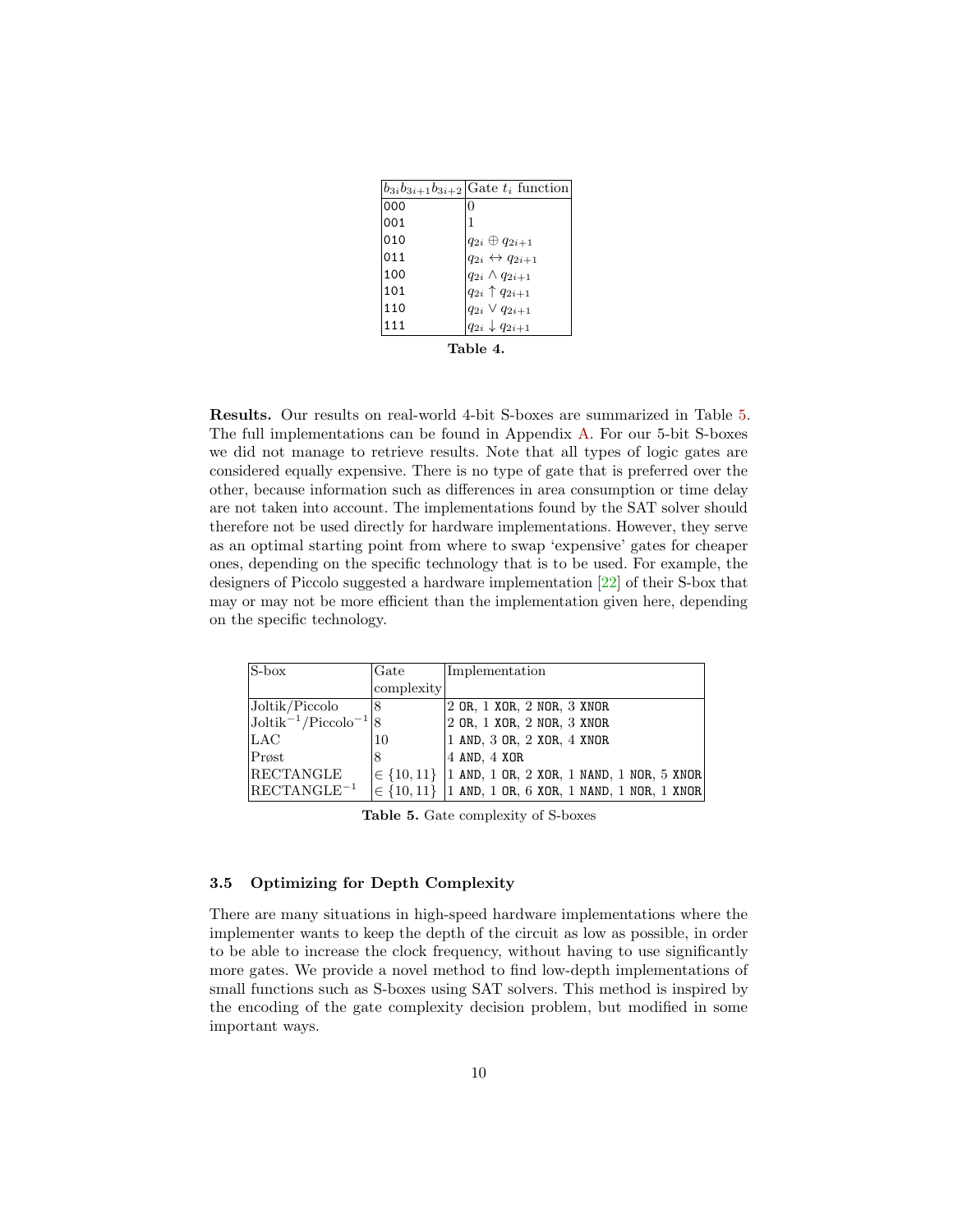In the encoding of the gate complexity decision problem, we expressed that every gate can use the S-box input and the outputs of previous gates as its input. The key idea here is to divide the circuit into depth layers and to encode the notion that a gate can only use the S-box input and the output of gates in the previous layers as its input. This is made more precise later.

First we note that it is necessary to limit the potential increase of the number of gates when reducing the depth of a circuit. We introduce a fixed maximum layer width w to address this, so we allow at most w gates to be executed in parallel. For some function  $f$ , we want to be able to answer questions such as: "is there a circuit implementing f with depth  $k$  and with at most  $w$  gates on each depth layer?".

Using this fixed maximum layer width, we make our encoding method more precise by once more creating a set C of multivariate equations over  $GF(2)$  in ANF that consists of:

- $\forall i \in \{0, \ldots, kw-1\}$ :  $t_i = b_{3i} \cdot q_{2i} \cdot q_{2i+1} + b_{3i+1} \cdot q_{2i} + b_{3i+1} \cdot q_{2i+1} + b_{3i+2}$ , to encode the  $kw$  gates. The  $b_i$  determine what kind of gate this will represent, as can be seen in Table [4.](#page-9-1)
- $\forall i \in \{0, \ldots, 2kw 1\}: q_i = \left(\sum_{j=0}^{n-1} a_{l+j} \cdot x_j\right) + \left(\sum_{j=0}^{v-1} a_{l+n+j} \cdot t_j\right)$ , where  $v = \left\lfloor \frac{i}{2w} \right\rfloor w$  and  $l = in + v (i - v - w)$ , to encode that the inputs of the gates can be any S-box input bit or any previously computed bit.
- ∀i ∈ {0, . . . , 2kw−1}, ∀j ∈ {l, . . . , l+n+v−2}, ∀u ∈ {j+1, . . . , l+n+v−1}:  $0 = a_j \cdot a_u$ , to encode an 'at most one' constraint on the gate inputs.
- $\forall i \in \{0, ..., m-1\}: y_i = \left(\sum_{j=0}^{n-1} a_{s+j} \cdot x_j\right) + \left(\sum_{j=0}^{kw-1} a_{s+n+j} \cdot t_j\right)$ , where  $s = kw(2n + kw - w) + i(n + kw)$ , to encode that the S-box output bit can be any S-box input bit or any gate output.
- ∀i ∈ {0, . . . , m−1}, ∀j ∈ {s, . . . , s+n+kw−2}, ∀u ∈ {j+1, . . . , s+n+kw−1}:  $0 = a_j \cdot a_u$ , to encode an 'at most one' constraint on the S-box outputs.

Converting  $C$  to  $C'$  and subsequently expressing this in CNF is again the same process as before.

Results. Using our method, we are able to find low-depth implementations for our 4-bit S-boxes. The results are summarized in Table [6](#page-11-0) and the corresponding implementations can be found in Appendix [A.](#page-15-6) The last column in Table [6](#page-11-0) lists scenarios that yield UNSAT, to show boundaries on what is possible. The trade-off between circuit depth and the number of gates is made here in such a way that reducing the depth by 1 would imply the implementation to have at least twice as many gates as is required by the gate complexity.

#### <span id="page-10-0"></span>4 Combining Criteria: Optimizing the PRIMATEs S-box

So far, we have seen how to optimize for one specific goal. However, a result that is optimized for multiplicative complexity may contain more XOR gates than is desired, and a result that is optimized for gate complexity may contain more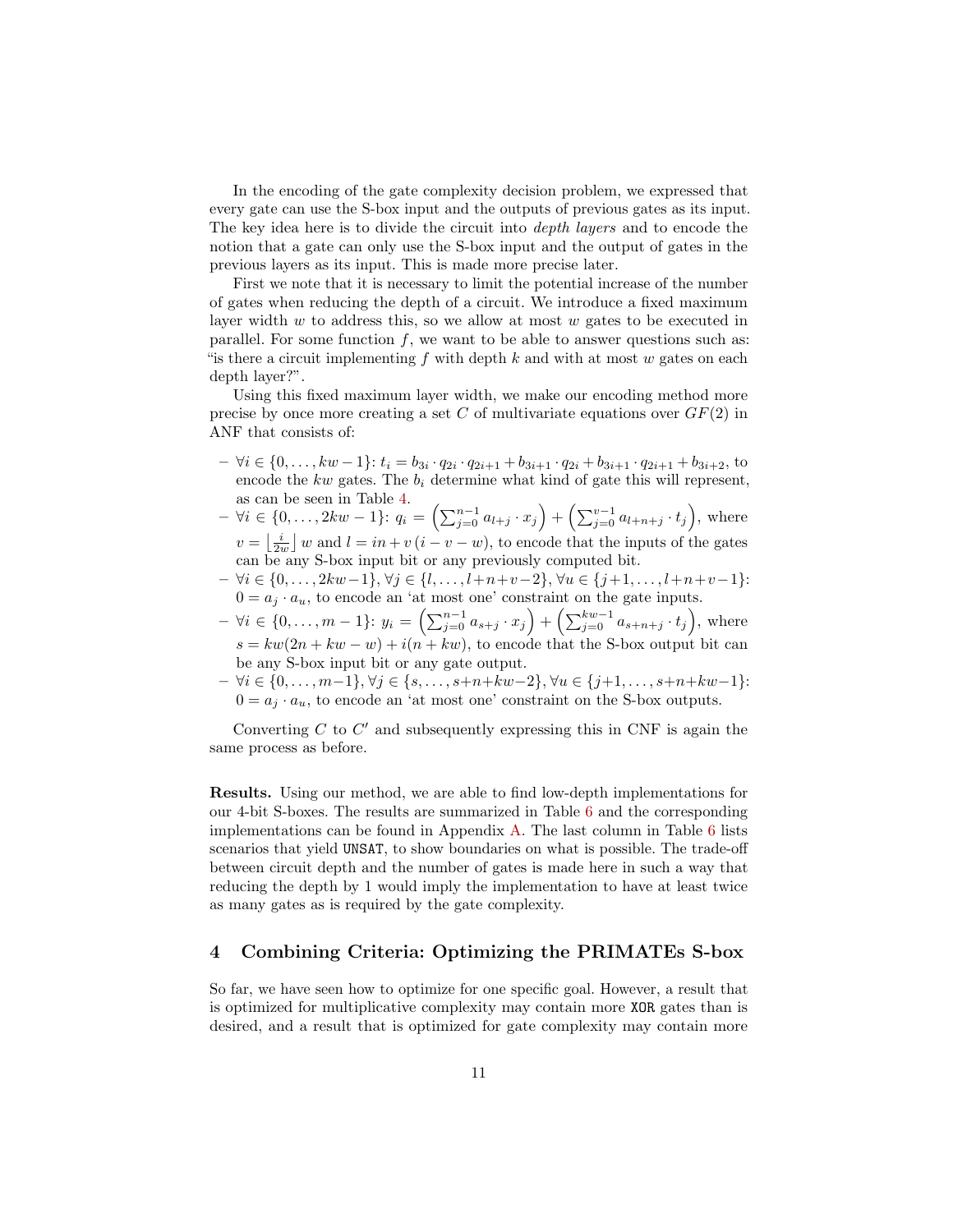| S-box                                   | Depth      |                | $w$  Implementation                                        | UNSAT boundaries |
|-----------------------------------------|------------|----------------|------------------------------------------------------------|------------------|
|                                         | complexity |                |                                                            |                  |
| Joltik/Piccolo                          | 4          | $\overline{2}$ | $ 2$ OR, 1 XOR,                                            | $k = 4, w = 1$   |
|                                         |            |                | 2 NOR, 3 XNOR                                              | $k = 3, w = 10$  |
| $Joltik^{-1}/Piccolo^{-1}$ <sup>4</sup> |            | 3              | $3$ OR, $5$ XOR,                                           | $k = 4, w = 2$   |
|                                         |            |                | 1 NOR, 3 XNOR                                              | $k = 3, w = 10$  |
| LAC                                     | 3          |                | $6 3$ OR, 4 XOR,                                           | $k = 3, w = 4$   |
|                                         |            |                | 4 NAND, 4 XNOR                                             | $k = 2, w = 10$  |
| Prøst                                   | 4          |                | $3 \;   4 \; \text{AND}, 1 \; \text{OR}, 4 \; \text{XOR},$ | $k = 4, w = 2$   |
|                                         |            |                | 1 NAND, 1 XNOR                                             | $k = 3, w = 10$  |
| <b>RECTANGLE</b>                        | 3          | 6              | $ 2$ AND, $3$ OR, $5$ XOR,                                 | $k = 3, w = 4$   |
|                                         |            |                | 1 NAND, 1 NOR, 3 XNOR $k = 2, w = 10$                      |                  |
| $RECTANGLE^{-1}$                        | 3          | 6              | 1 OR, 8 XOR,                                               | $k = 3, w = 4$   |
|                                         |            |                | 3 NAND, 2 NOR, 2 XNOR $k = 2, w = 10$                      |                  |

<span id="page-11-0"></span>Table 6. Depth complexity of S-boxes

nonlinear gates than is desired for a masked implementation. Here we show how multiple optimization goals can be combined by looking at the 5-bit PRIMATEs S-box. We first optimize for multiplicative complexity to have a minimal number of nonlinear gates, and subsequently we minimize the number of linear gates. The result is an implementation that has 4 AND, 3 OR, 31 XOR, and 5 NOT gates.

The PRIMATEs S-box is an almost bent permutation with a maximum linear and differential probability of 2<sup>−</sup><sup>4</sup> . It is chosen because of its low area consumption in hardware implementations.

When the optimization method for multiplicative complexity is applied, we find a solution with multiplicative complexity 7 as follows:

| $q_9 = x_2 \oplus t_0 \oplus t_3$                                                        |
|------------------------------------------------------------------------------------------|
| $t_4 = q_8 \wedge q_9$                                                                   |
| $q_{10}=x_0\oplus x_3\oplus x_4$                                                         |
| $q_{11} = \neg(x_0 \oplus x_4)$                                                          |
| $t_5 = q_{10} \vee q_{11}$                                                               |
| $q_{12} = \neg(x_1 \oplus x_2 \oplus t_0 \oplus t_2 \oplus t_3 \oplus t_4)$              |
| $q_{13} = x_2 \oplus x_3$                                                                |
| $t_6 = q_{12} \wedge q_{13}$                                                             |
| $y_0 = x_1 \oplus x_3 \oplus t_2 \oplus t_3 \oplus t_5 \oplus t_6$                       |
| $y_1 = x_0 \oplus x_4 \oplus t_1 \oplus t_2 \oplus t_3 \oplus t_4 \oplus t_5 \oplus t_6$ |
| $y_2 = x_1 \oplus x_2 \oplus x_4 \oplus t_1 \oplus t_3 \oplus t_4 \oplus t_5$            |
| $y_3 = x_0 \oplus x_2 \oplus x_3 \oplus x_4 \oplus t_3 \oplus t_4 \oplus t_5 \oplus t_6$ |
| $y_4 = \neg(x_2 \oplus t_0 \oplus t_2 \oplus t_3 \oplus t_4 \oplus t_5 \oplus t_6)$      |
|                                                                                          |

It is not hard to see that there are a lot of redundant XOR operations in this implementation. We distinguish between XOR operations before the nonlinear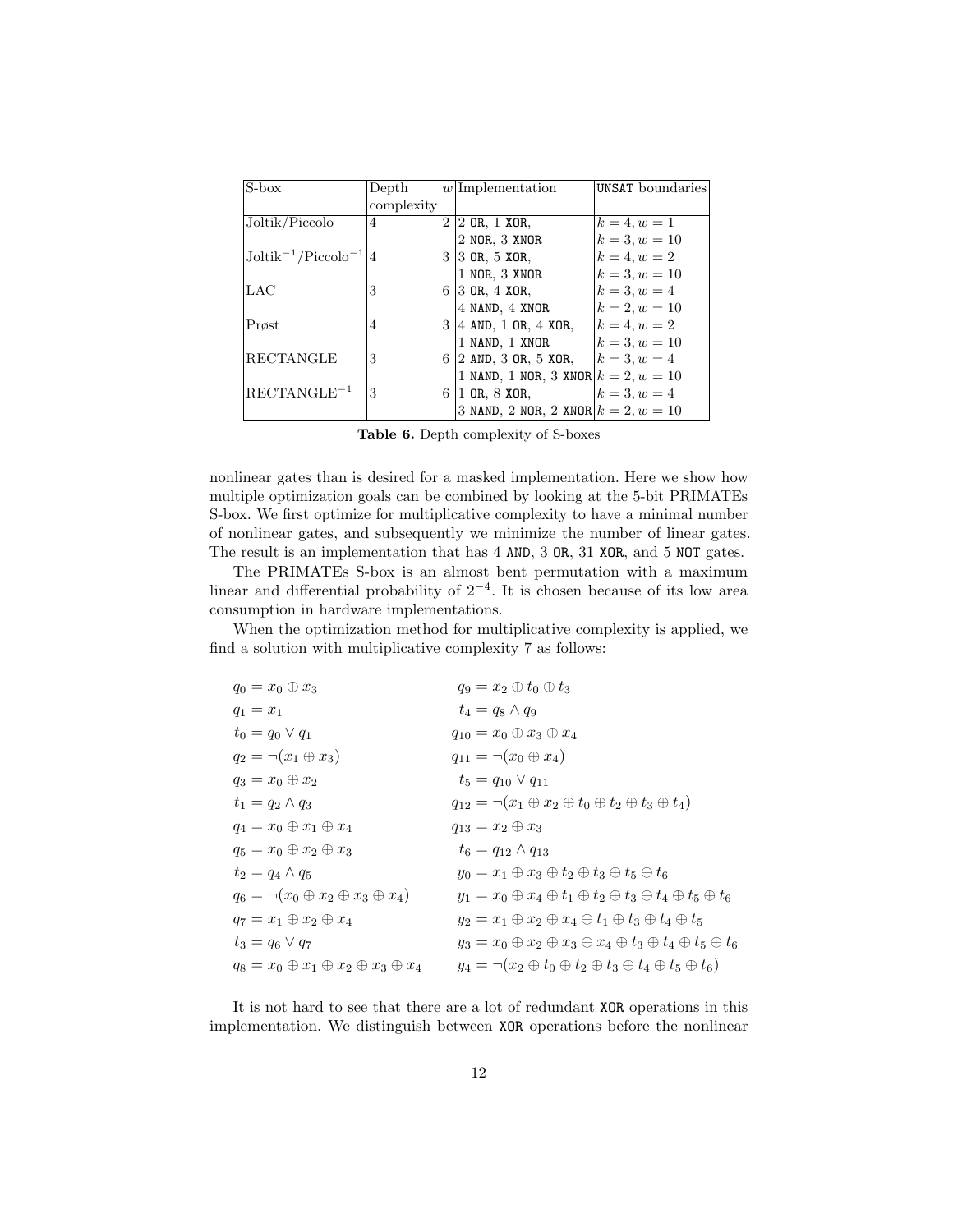gates (on  $x_i$ ) and XOR operations after the nonlinear gates (on  $t_i$ ). It is possible to see them as two straight-line linear programs, where the first describes the linear part of the S-box approached from the input and the second describes the linear part approached from the S-box output.

The shortest linear straight-line program problem  $A_1x_1$  can be given by

$$
\begin{array}{c|c|lr}\hline q_0&\left( \begin{array}{cccccc} 1&0&0&1&0\\ q_1&0&1&0&0&0\\ q_2&0&1&0&1&0\\ q_3&1&0&1&0&0\\ q_4&1&1&0&0&1\\ q_5&1&0&1&1&0\\ q_6&1&0&1&1&1\\ q_7&0&1&1&0&1\\ q_8&1&1&1&1&1\\ q_8&1&1&0&1&0\\ q_{10}&1&0&0&1&1\\ q_{11}&1&0&0&0&1\\ q_{12}&0&1&1&0&0\\ q_{13}&0&0&1&1&0\\ q_9&0&1&0&1&0\\ q_1&1&0&0&0&1\\ y_1&1&0&0&0&1\\ y_2&0&1&1&0&1\\ y_3&1&0&1&1&1\\ y_4&0&0&1&0&0 \end{array}\right)\end{array}x_1=\begin{pmatrix} x_0\\ x_1\\ x_2\\ x_3\\ x_4 \end{pmatrix}.
$$

The shortest linear straight-line program problem  $A_2x_2$  can be given by

$$
A_2 = \begin{pmatrix} 1 & 0 & 0 & 1 & 0 & 0 & 0 \\ q_{12} & 1 & 0 & 1 & 1 & 1 & 0 & 0 \\ 0 & 0 & 1 & 1 & 1 & 0 & 1 & 1 \\ 0 & 1 & 1 & 1 & 1 & 1 & 1 & 1 \\ y_2 & 0 & 1 & 0 & 1 & 1 & 1 & 0 \\ y_3 & 0 & 0 & 0 & 1 & 1 & 1 & 1 \\ 1 & 0 & 1 & 1 & 1 & 1 & 1 & 1 \end{pmatrix} \qquad x_2 = \begin{pmatrix} t_0 \\ t_1 \\ t_2 \\ t_3 \\ t_4 \\ t_5 \\ t_6 \end{pmatrix}.
$$

We are able to find a minimal straight-line program computing  $A_2x_2$  using SAT solvers. We use the method suggested by Fuhs and Schneider-Kamp [\[16\]](#page-14-7) to encode the SLP problem as a SAT instance in CNF. This yields a result that is incorporated in our implementation of the PRIMATEs S-box. Finding a minimal straight-line program computing  $A_1x_1$  turned out to be infeasible using SAT solvers within a reasonable amount of time. Therefore, we apply the heuristic approach as suggested by Boyar and Peralta [\[8\]](#page-14-9). This does provide us with a short straight-line program. We combine both results and amend the original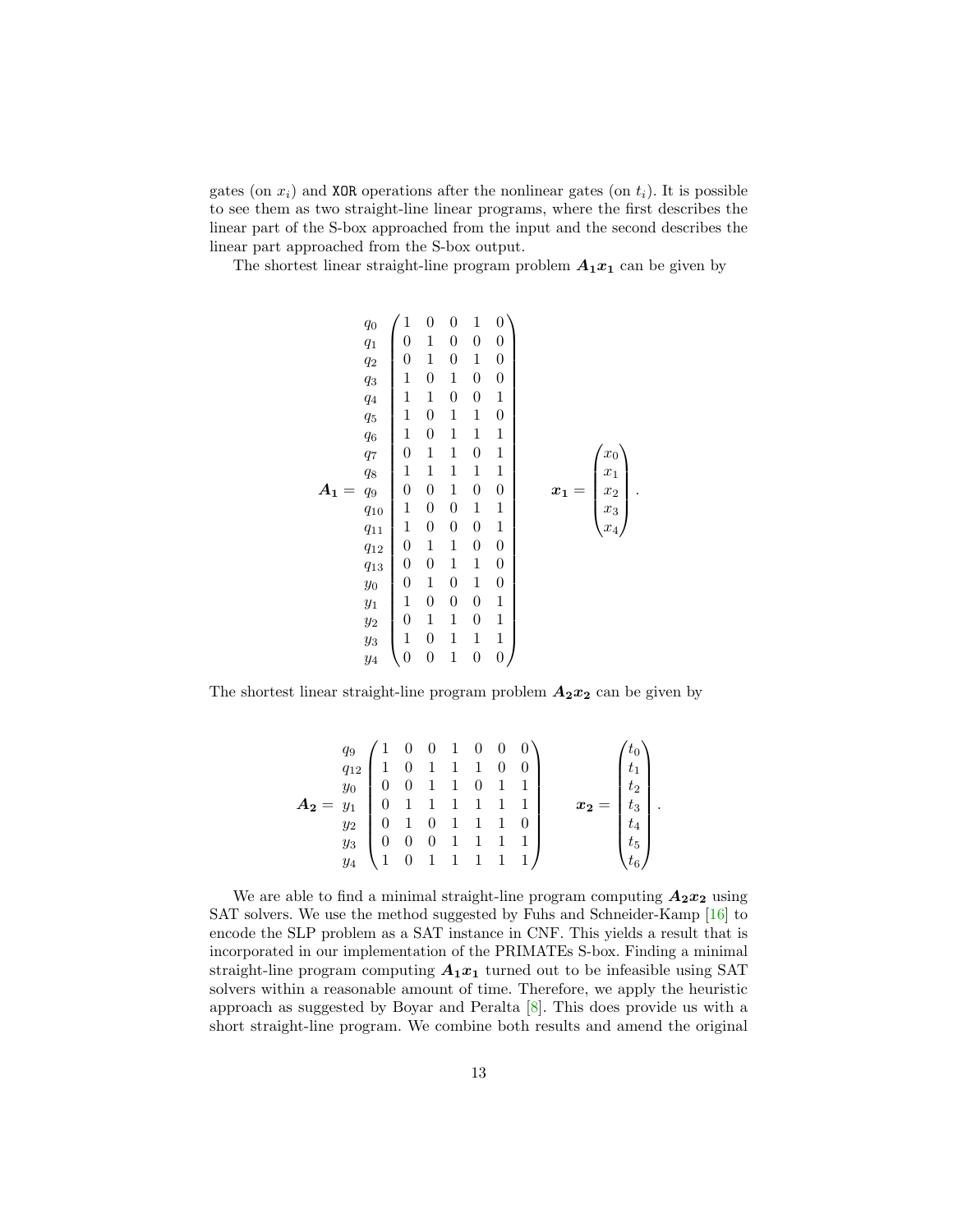PRIMATEs S-box implementation to get the more efficient implementation below, where  $z_i$  represent helper variables.

| $z_0=x_0\oplus x_4$          | $q_7=x_4\oplus z_1$                                    | $z_5=t_2\oplus z_4$           |
|------------------------------|--------------------------------------------------------|-------------------------------|
| $z_1=x_1\oplus x_2$          | $t_3 = q_6 \vee q_7$                                   | $z_6=t_1\oplus t_6$           |
| $z_2=x_2\oplus x_3$          | $q_8 = q_4 \oplus z_2$                                 | $z_7=t_4\oplus z_5$           |
| $q_0 = x_0 \oplus x_3$       | $z_9=t_0\oplus t_3$                                    | $z_8=t_1\oplus z_7$           |
| $t_0 = q_0 \vee x_1$         | $q_9=x_2\oplus z_9$                                    | $z_{10} = t_0 \oplus z_7$     |
| $q_2 = x_1 \oplus x_3$       | $t_4 = q_8 \wedge q_9$                                 | $z_{11} = t_4 \oplus z_4$     |
| $q_3 = \neg(x_0 \oplus x_2)$ | $q_{10} = \neg(x_3 \oplus z_0)$                        | $z_{12}=z_6\oplus z_{11}$     |
| $t_1 = q_2 \vee q_3$         | $t_5 = q_{10} \wedge z_0$                              | $y_0 = \neg (q_2 \oplus z_5)$ |
| $q_4=x_1\oplus z_0$          | $q_{12} = \neg (z_1 \oplus z_9 \oplus t_2 \oplus t_4)$ | $y_1 = z_0 \oplus z_8$        |
| $q_5=x_0\oplus z_2$          | $t_6 = q_{12} \wedge z_2$                              | $y_2 = q_7 \oplus z_{12}$     |
| $t_2 = q_4 \wedge q_5$       | $z_3=t_5\oplus t_6$                                    | $y_3 = q_6 \oplus z_{11}$     |
| $q_6 = \neg(x_4 \oplus q_5)$ | $z_4=t_3\oplus z_3$                                    | $y_4 = x_2 \oplus z_{10}$     |

We are able to decrease the previous result of 58 XOR gates to only 31 XOR gates.

**Tools.** We provide tools to generate  $C'$  in ANF for all discussed optimization goals and to convert a SAT solver solution back to an S-box implementation. We place those tools into the public domain. They and additional documentation are available online at <https://github.com/Ko-/sboxoptimization>.

#### 5 Conclusion

SAT solvers can be used to find minimal implementations for small functions such as S-boxes with respect to criteria as the multiplicative complexity, bitslice gate complexity, gate complexity, and circuit depth complexity. We have shown how this can be done and how multiple criteria can be combined. However, for 8-bit S-boxes and larger functions these methods quickly become infeasible. One will then have to resort to approaches based on heuristics.

### References

- <span id="page-13-1"></span>1. Martin R. Albrecht, Christian Rechberger, Thomas Schneider, Tyge Tiessen, and Michael Zohner. Ciphers for MPC and FHE. In Advances in Cryptology – EURO-CRYPT 2015, volume 9056 of Lecture Notes in Computer Science, pages 430–454. Springer Berlin Heidelberg, 2015.
- <span id="page-13-0"></span>2. Elena Andreeva, Begül Bilgin, Andrey Bogdanov, Atul Luykx, Florian Mendel, Bart Mennink, Nicky Mouha, Qingju Wang, and Kan Yasuda. PRIMATEs v1.02. CAE-SAR submission: <http://competitions.cr.yp.to/round2/primatesv102.pdf>, 2015. <http://primates.ae/>.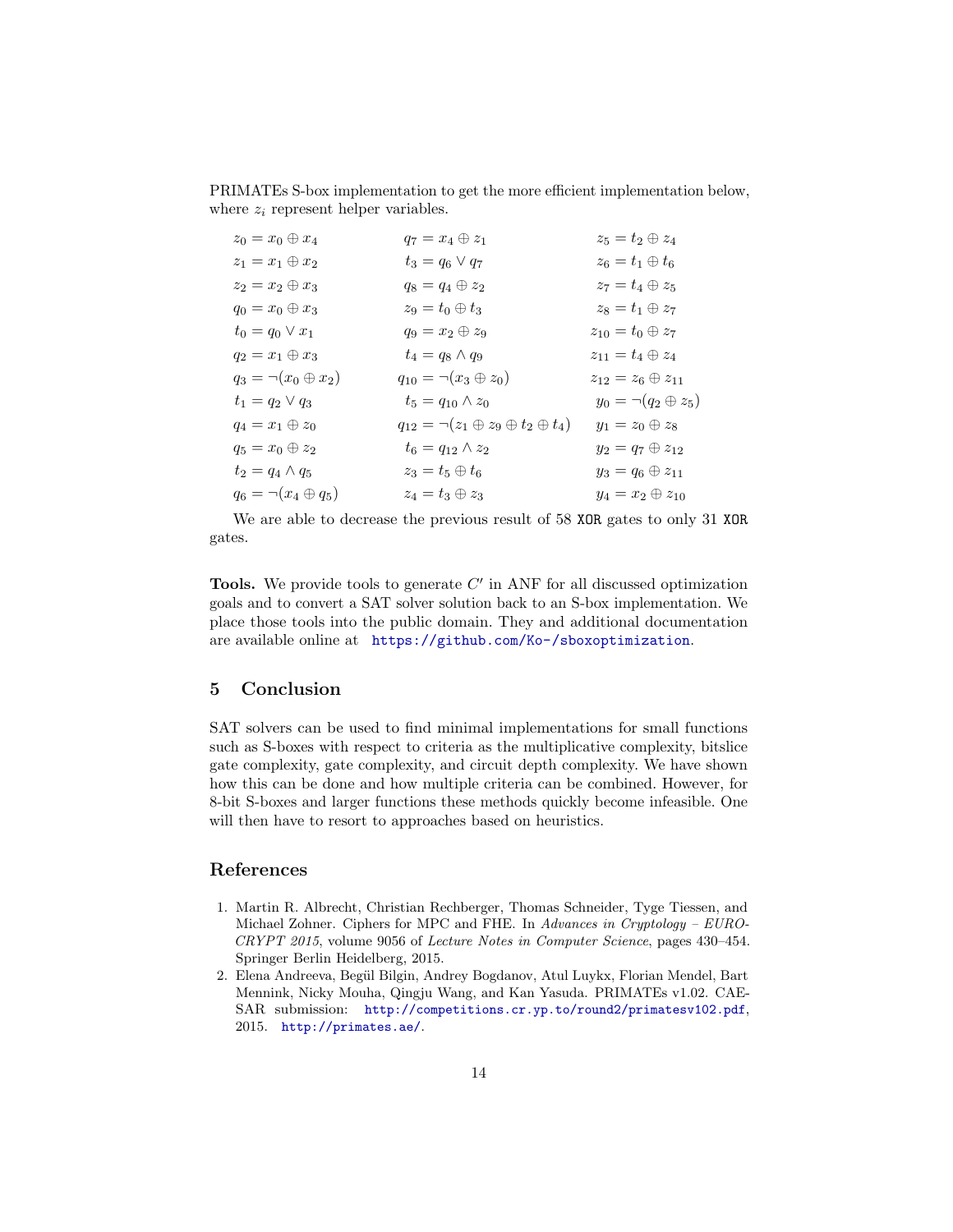- <span id="page-14-10"></span>3. Gregory V. Bard, Nicolas T. Courtois, and Chris Jefferson. Efficient methods for conversion and solution of sparse systems of low-degree multivariate polynomials over GF(2) via SAT-solvers. IACR Cryptology ePrint Archive, Report 2007/024, 2007. <http://eprint.iacr.org/>.
- <span id="page-14-12"></span>4. Guido Bertoni, Joan Daemen, Michaël Peeters, and Gilles van Assche. The Keccak reference, January 2011. <http://keccak.noekeon.org/>.
- <span id="page-14-13"></span>5. Guido Bertoni, Joan Daemen, Michaël Peeters, Gilles van Assche, and Ronny van Keer. Ketje v1. CAESAR submission: [http://competitions.cr.yp.to/round1/](http://competitions.cr.yp.to/round1/ketjev11.pdf) [ketjev11.pdf](http://competitions.cr.yp.to/round1/ketjev11.pdf), 2014. <http://ketje.noekeon.org/>.
- <span id="page-14-14"></span>6. Guido Bertoni, Joan Daemen, Michaël Peeters, Gilles van Assche, and Ronny van Keer. Keyak v2. CAESAR submission: [http://competitions.cr.yp.to/round](http://competitions.cr.yp.to/round2/keyakv2.pdf) [2/keyakv2.pdf](http://competitions.cr.yp.to/round2/keyakv2.pdf), 2015. <http://keyak.noekeon.org/>.
- <span id="page-14-6"></span>7. Joan Boyar, Philip Matthews, and René Peralta. On the shortest linear straight-line program for computing linear forms. In Mathematical Foundations of Computer Science 2008, volume 5162 of Lecture Notes in Computer Science, pages 168–179. Springer Berlin Heidelberg, 2008.
- <span id="page-14-9"></span>8. Joan Boyar and René Peralta. A new combinational logic minimization technique with applications to cryptology. In Experimental Algorithms, volume 6049 of Lecture Notes in Computer Science, pages 178–189. Springer Berlin Heidelberg, 2010.
- <span id="page-14-2"></span>9. Joan Boyar, Ren´e Peralta, and Denis Pochuev. On the multiplicative complexity of Boolean functions over the basis  $(\wedge, \oplus, 1)$ . Theoretical Computer Science, 235(1):43– 57, 2000.
- <span id="page-14-0"></span>10. David Buchfuhrer and Christopher Umans. The complexity of Boolean formula minimization. In Automata, Languages and Programming, volume 5125 of Lecture Notes in Computer Science, pages 24–35. Springer Berlin Heidelberg, 2008.
- <span id="page-14-15"></span>11. Benjamin Chambers, Panagiotis Manolios, and Daron Vroon. Faster SAT solving with better CNF generation. In Proceedings of the Conference on Design, Automation and Test in Europe, DATE '09, pages 1590–1595, 3001 Leuven, Belgium, Belgium, 2009. European Design and Automation Association.
- <span id="page-14-3"></span>12. Nicolas Courtois, Daniel Hulme, and Theodosis Mourouzis. Solving circuit optimisation problems in cryptography and cryptanalysis. Cryptology ePrint Archive, Report 2011/475, 2011. <http://eprint.iacr.org/>.
- <span id="page-14-1"></span>13. Nicolas Courtois, Theodosis Mourouzis, and Daniel Hulme. Exact logic minimization and multiplicative complexity of concrete algebraic and cryptographic circuits. International Journal On Advances in Intelligent Systems, 6(3 and 4):165–176, 2013.
- <span id="page-14-11"></span>14. Christoph Dobraunig, Maria Eichlseder, Florian Mendel, and Martin Schläffer. Ascon v1.1. CAESAR submission: [http://competitions.cr.yp.to/round2/asc](http://competitions.cr.yp.to/round2/asconv11.pdf) [onv11.pdf](http://competitions.cr.yp.to/round2/asconv11.pdf), 2015. <http://ascon.iaik.tugraz.at>.
- <span id="page-14-8"></span>15. Carsten Fuhs and Peter Schneider-Kamp. Optimizing the AES S-box using SAT. In IWIL@ LPAR, pages 64–70. Citeseer, 2010.
- <span id="page-14-7"></span>16. Carsten Fuhs and Peter Schneider-Kamp. Synthesizing shortest linear straight-line programs over GF(2) using SAT. In Theory and Applications of Satisfiability Testing – SAT 2010, volume 6175 of Lecture Notes in Computer Science, pages 71–84. Springer Berlin Heidelberg, 2010.
- <span id="page-14-4"></span>17. Jérémy Jean, Ivica Nikolic, and Thomas Peyrin. Joltik v1.3. CAESAR submission: <http://competitions.cr.yp.to/round2/joltikv13.pdf>, 2015. [http:](http://www1.spms.ntu.edu.sg/~syllab/m/index.php/Joltik) [//www1.spms.ntu.edu.sg/~syllab/m/index.php/Joltik](http://www1.spms.ntu.edu.sg/~syllab/m/index.php/Joltik).
- <span id="page-14-5"></span>18. Elif Bilge Kavun, Martin M. Lauridsen, Gregor Leander, Christian Rechberger, Peter Schwabe, and Tolga Yalçın. Prøst v1.1. CAESAR submission: [http:](http://competitions.cr.yp.to/round1/proestv11.pdf) [//competitions.cr.yp.to/round1/proestv11.pdf](http://competitions.cr.yp.to/round1/proestv11.pdf), 2014.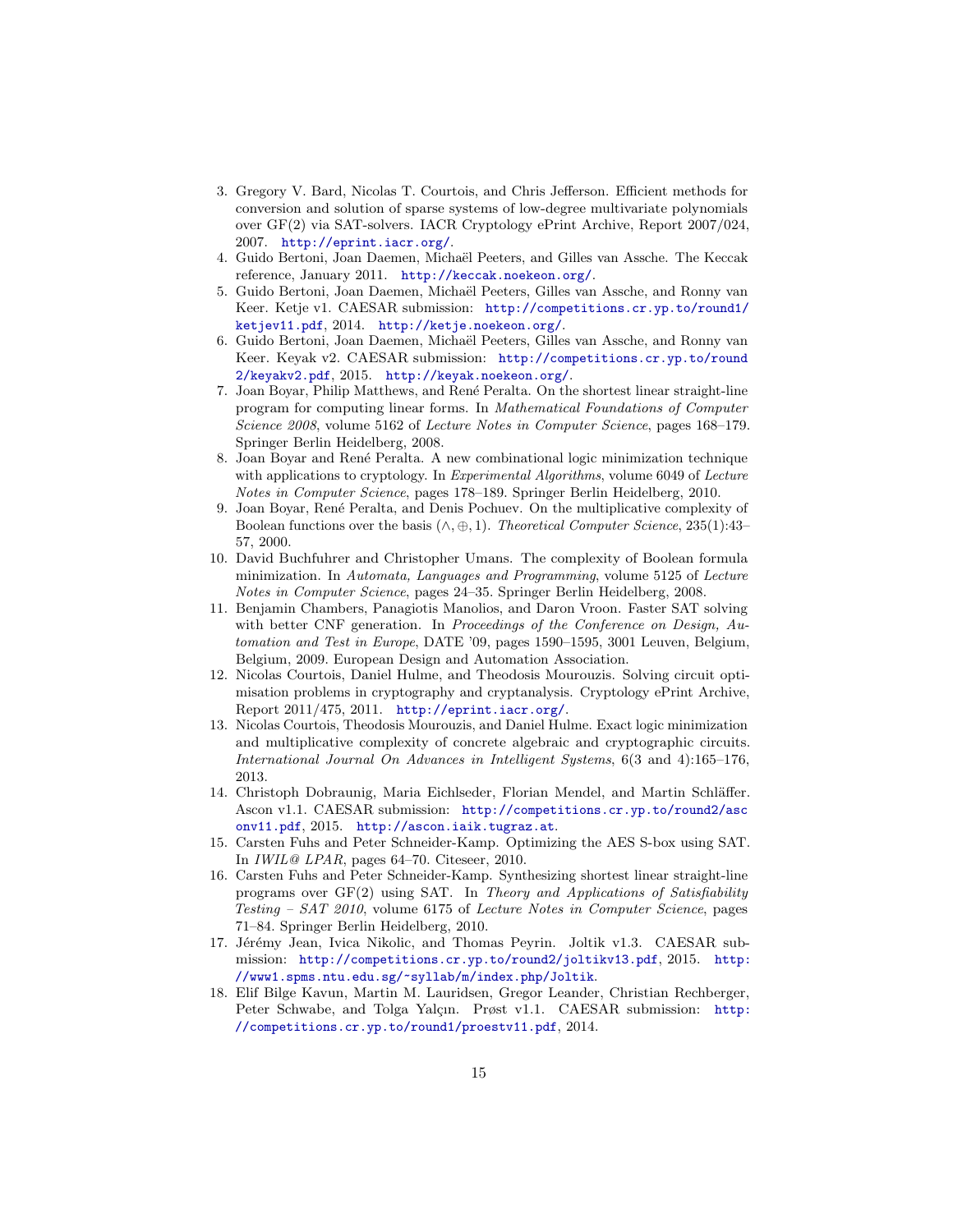- <span id="page-15-4"></span>19. Pawe l Morawiecki, Kris Gaj, Ekawat Homsirikamol, Krystian Matusiewicz, Josef Pieprzyk, Marcin Rogawski, Marian Srebrny, and Marcin Wójcik. ICEPOLE v2. CAESAR submission: <http://competitions.cr.yp.to/round2/icepolev2.pdf>, 2015.
- <span id="page-15-0"></span>20. Theodosis Mourouzis. Optimizations in Algebraic and Differential Cryptanalysis. PhD thesis, UCL (University College London), 2015.
- <span id="page-15-5"></span>21. Yu Sasaki, Yosuke Todo, Kazumaro Aoki, Yusuke Naito, Takeshi Sugawara, Yumiko Murakami, Mitsuru Matsui, and Shoichi Hirose. Minalpher v1.1. CAESAR submission: <http://competitions.cr.yp.to/round2/minalpherv11.pdf>, 2015.
- <span id="page-15-1"></span>22. Kyoji Shibutani, Takanori Isobe, Harunaga Hiwatari, Atsushi Mitsuda, Toru Akishita, and Taizo Shirai. Piccolo: An ultra-lightweight blockcipher. In Cryptographic Hardware and Embedded Systems - CHES 2011, volume 6917 of Lecture Notes in Computer Science, pages 342–357. Springer Berlin Heidelberg, 2011.
- <span id="page-15-2"></span>23. Lei Zhang, Wenling Wu, Yanfeng Wang, Shengbao Wu, and Jian Zhang. LAC: A lightweight authenticated encryption cipher. CAESAR submission: [http://compe](http://competitions.cr.yp.to/round1/lacv1.pdf) [titions.cr.yp.to/round1/lacv1.pdf](http://competitions.cr.yp.to/round1/lacv1.pdf), 2014.
- <span id="page-15-3"></span>24. Wentao Zhang, Zhenzhen Bao, Dongdai Lin, Vincent Rijmen, Bohan Yang, and Ingrid Verbauwhede. RECTANGLE: A bit-slice ultra-lightweight block cipher suitable for multiple platforms. Cryptology ePrint Archive, Report 2014/084, 2014. <http://eprint.iacr.org/>.

## <span id="page-15-6"></span>A Optimized S-box Implementations

For all given implementations,  $x_0$  and  $y_0$  denote the most significant bit of the S-box input  $x$  and the S-box output  $y$ , respectively.

#### A.1 Optimized for Multiplicative Complexity

Only implementations that do not reach the minimal number of nonlinear operations when optimizing for other criteria are listed here. The implementations below serve as a demonstration of what kind of output can be expected from SAT solvers when optimizing for multiplicative complexity. To increase the amount of solutions and therefore the likelihood that we will find one fast, we do not put restrictions on the number of linear gates, which is why the implementations below are not very efficient. The number of linear gates can be reduced further as shown in Section [4.](#page-10-0)

| Ascon                             | $q_4 = x_0 \oplus x_1 \oplus x_4$ |
|-----------------------------------|-----------------------------------|
| $\mathbf{k} = \mathbf{5}$         | $q_5 = x_1$                       |
| $q_0 = \neg(x_3 \oplus x_4)$      | $t_2 = q_4 \wedge q_5$            |
| $q_1 = \neg x_4$                  | $q_6=x_3\oplus x_4$               |
| $t_0 = q_0 \wedge q_1$            | $q_7 = x_0$                       |
| $q_2 = x_0 \oplus x_2 \oplus x_4$ | $t_3 = q_6 \wedge q_7$            |
| $q_3 = x_1$                       | $q_8 = x_3 \oplus t_1 \oplus t_2$ |
| $t_1 = q_2 \wedge q_3$            |                                   |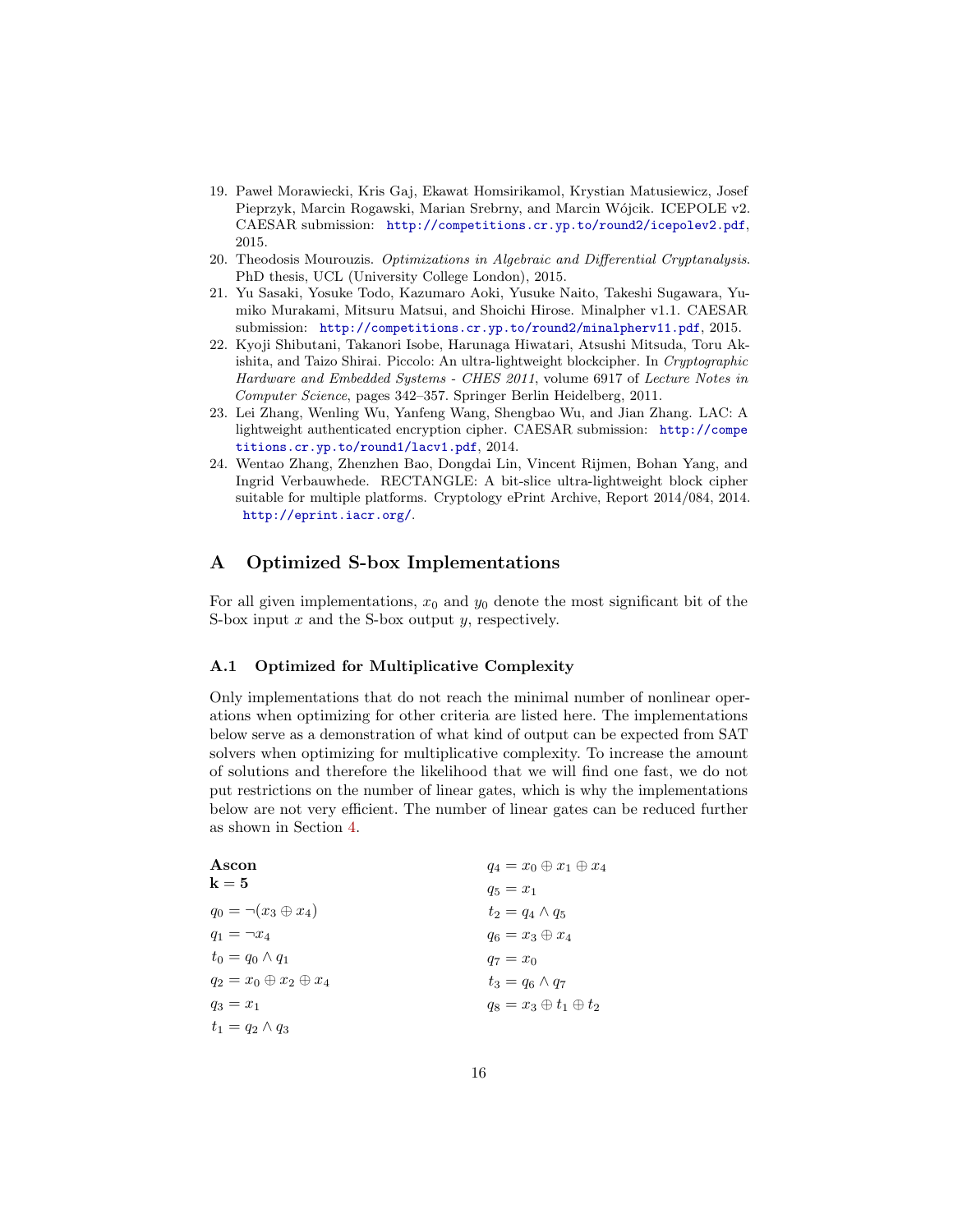$q_9 = x_1 \oplus x_2$  $t_4 = q_8 \wedge q_9$  $y_0 = x_0 \oplus x_1 \oplus x_2 \oplus x_3 \oplus t_1$  $y_1 = x_0 \oplus x_2 \oplus x_3 \oplus x_4 \oplus t_4$  $y_2 = x_1 \oplus x_2 \oplus x_3 \oplus t_0$  $y_3 = x_0 \oplus x_1 \oplus x_2 \oplus x_3 \oplus x_4 \oplus t_3$  $y_4 = x_3 \oplus x_4 \oplus t_2$ 

## **ICEPOLE**

 $k = 6$  $q_0 = x_0 \oplus x_3 \oplus x_4$  $q_1 = x_0 \oplus x_3$  $t_0 = q_0 \wedge q_1$  $q_2 = \neg(x_2 \oplus x_4)$  $q_3 = x_2 \oplus x_3 \oplus x_4$  $t_1 = q_2 \wedge q_3$  $q_4 = x_2 \oplus t_0 \oplus t_1$  $q_5 = x_0 \oplus x_2 \oplus x_3 \oplus x_4 \oplus t_1$  $t_2 = q_4 \wedge q_5$  $q_6 = x_0 \oplus x_1 \oplus x_4$  $q_7 = x_1 \oplus x_4$  $t_3 = q_6 \wedge q_7$  $q_8 = x_1 \oplus x_2 \oplus t_0 \oplus t_1 \oplus t_2$  $q_9 = x_0 \oplus x_1 \oplus t_0 \oplus t_1 \oplus t_2$  $t_4 = q_8 \wedge q_9$  $q_{10} = \neg(x_2 \oplus t_1 \oplus t_3 \oplus t_4)$  $q_{11} = \neg(x_0 \oplus t_4)$  $t_5 = q_{10} \wedge q_{11}$  $y_0 = x_0 \oplus t_0 \oplus t_1 \oplus t_2 \oplus t_5$  $y_1 = x_0 \oplus x_1 \oplus x_2 \oplus x_3 \oplus x_4 \oplus t_2 \oplus \cdots$   $t_7 = q_{14} \wedge q_{15}$  $\cdots \oplus t_3 \oplus t_4 \oplus t_5$  $y_2 = x_0 \oplus x_3 \oplus t_1 \oplus t_2 \oplus t_3 \oplus t_4 \oplus t_5$  $y_3 = x_0 \oplus x_2 \oplus x_3 \oplus x_4 \oplus t_0 \oplus t_1 \oplus \cdots$  $\cdots \oplus t_2 \oplus t_3 \oplus t_4 \oplus t_5$  $y_4 = x_2 \oplus x_4 \oplus t_0 \oplus t_1 \oplus t_2 \oplus t_4 \oplus t_5$  $q_2 = x_0$  $q_3 = x_1$  $t_1 = q_2 \wedge q_3$  $q_4 = x_2 \oplus x_3 \oplus t_0$  $q_5 = \neg x_1$  $t_2 = q_4 \wedge q_5$  $q_6 = x_1 \oplus t_1 \oplus t_2$  $q_7 = x_2 \oplus x_4$  $t_3 = q_6 \wedge q_7$  $q_8 = x_2 \oplus t_0 \oplus t_2 \oplus t_3$  $q_9 = x_0 \oplus x_3 \oplus x_4 \oplus t_1 \oplus t_2 \oplus t_3$  $t_4 = q_8 \wedge q_9$  $q_{10} = x_0 \oplus x_2 \oplus x_3 \oplus t_1 \oplus t_2 \oplus t_3$  $q_{11} = x_1 \oplus x_3 \oplus t_0 \oplus t_2$  $t_5 = q_{10} \wedge q_{11}$  $q_{12} = x_0 \oplus x_4$  $q_{13} = t_0 \oplus t_3 \oplus t_4 \oplus t_5$  $t_6 = q_{12} \wedge q_{13}$  $q_{14} = \neg(x_0 \oplus x_1 \oplus x_2 \oplus x_4 \oplus t_0 \oplus \cdots)$  $\cdots \oplus t_1 \oplus t_3 \oplus t_4 \oplus t_5 \oplus t_6$  $q_{15} = x_0 \oplus x_3 \oplus t_0 \oplus t_1 \oplus t_2 \oplus t_4 \oplus t_6$  $q_{16} = \neg(x_2 \oplus x_3 \oplus t_2 \oplus t_5)$  $q_{17} = \neg(x_0 \oplus x_1 \oplus x_4 \oplus t_0 \oplus t_1 \oplus \cdots)$  $\cdots \oplus t_2 \oplus t_3 \oplus t_6 \oplus t_7$  $t_8 = q_{16} \wedge q_{17}$  $q_{18} = x_4 \oplus t_2 \oplus t_5 \oplus t_6 \oplus t_8$  $q_{19} = \neg(x_0 \oplus x_1 \oplus x_4 \oplus t_4 \oplus t_7 \oplus t_8)$ 

 $k = 7$ 

 $\mathbf{k}=\mathbf{10}$ 

See Section [4.](#page-10-0)

PRIMATEs−<sup>1</sup>

 $q_0 = x_0 \oplus x_2 \oplus x_3$  $q_1 = \neg(x_2 \oplus x_4)$  $t_0 = q_0 \wedge q_1$ 

## PRIMATEs

 $t_9 = q_{18} \wedge q_{19}$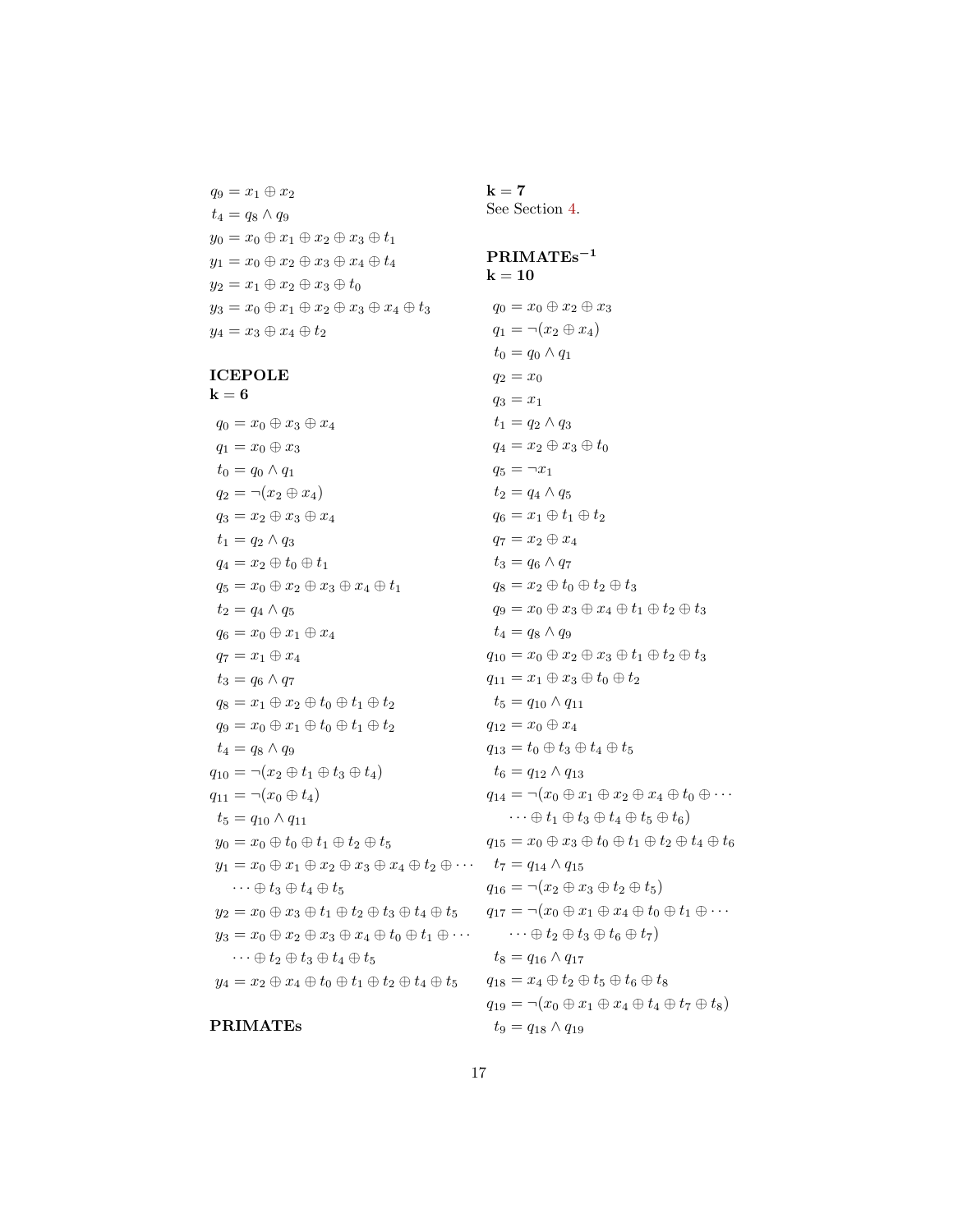| $y_0 = x_0 \oplus x_1 \oplus t_0 \oplus t_6 \oplus t_7 \oplus t_9$ | $q_4=x_0\oplus t_0$                                                           |
|--------------------------------------------------------------------|-------------------------------------------------------------------------------|
| $y_1 = t_0 \oplus t_3 \oplus t_6$                                  | $q_5 = x_0 \oplus x_1 \oplus x_2 \oplus t_0$                                  |
| $y_2=t_3\oplus t_5\oplus t_6\oplus t_7$                            | $t_2 = q_4 \wedge q_5$                                                        |
| $y_3 = t_1 \oplus t_2 \oplus t_4$                                  | $q_6 = \neg(x_0 \oplus x_1 \oplus x_2 \oplus t_0 \oplus t_2)$                 |
| $y_4 = x_1 \oplus t_0 \oplus t_4 \oplus t_8$                       | $q_7 = \neg(x_0 \oplus x_1 \oplus t_1)$                                       |
|                                                                    | $t_3 = q_6 \wedge q_7$                                                        |
| Minalpher                                                          | $q_8 = x_0 \oplus x_2 \oplus x_3 \oplus t_0 \oplus t_1 \oplus t_2 \oplus t_3$ |
| $k=5$                                                              | $q_9 = x_1 \oplus x_2 \oplus t_0 \oplus t_2 \oplus t_3$                       |
| $q_0 = x_1 \oplus x_2 \oplus x_3$                                  | $t_4 = q_8 \wedge q_9$                                                        |
| $q_1 = x_1$                                                        | $y_0 = x_2 \oplus t_4$                                                        |
| $t_0 = q_0 \wedge q_1$                                             | $y_1 = x_0 \oplus x_2 \oplus t_1$                                             |
| $q_2 = x_0 \oplus x_1 \oplus x_3$                                  | $y_2=t_0\oplus t_3$                                                           |
| $q_3 = x_1 \oplus x_2 \oplus t_0$                                  | $y_3 = t_1 \oplus t_2 \oplus t_3$                                             |
| $t_1 = q_2 \wedge q_3$                                             |                                                                               |

## A.2 Optimized for Bitslice Gate Complexity

| <b>Keccak/Ketje/Keyak</b> $t_3 = x_2 \vee y_0$ |                                   | $_{\rm LAC}$             |
|------------------------------------------------|-----------------------------------|--------------------------|
| $\mathbf{k} = \mathbf{13}$                     | $y_2=t_3\oplus x_1$               | $\mathbf{k}=\mathbf{11}$ |
| $t_0 = \neg x_2$                               | $t_5 = x_1 \vee x_2$              | $t_0=x_3\oplus x_2$      |
| $t_1 = t_0 \wedge x_3$                         | $t_6 = t_5 \oplus x_0$            | $t_1=x_1\vee x_0$        |
| $y_1 = t_1 \oplus x_1$                         | $t_7=t_1\wedge t_6$               | $y_3=t_1\oplus t_0$      |
| $t_3 = \neg x_4$                               | $y_3 = x_2 \oplus t_7$            | $t_3=x_1\wedge y_3$      |
| $t_4 = t_3 \wedge x_0$                         | $y_1 = \neg(t_6)$                 | $t_4 = \neg x_3$         |
| $y_3 = x_3 \oplus t_4$                         |                                   | $t_5=t_4\oplus t_3$      |
| $t_6 = x_3 \vee t_3$                           | $Joltik^{-1}/\text{Piccolo}^{-1}$ | $y_2=t_5\oplus x_0$      |
| $y_2=t_0\oplus t_6$                            | $\mathbf{k}=\mathbf{10}$          | $t_7 = t_5 \wedge y_2$   |
| $t_8 = \neg x_0$                               |                                   | $t_8 = y_3 \vee y_3$     |
| $t_9 = y_1 \vee t_0$                           | $t_0 = \neg x_1$                  | $y_1 = t_7 \oplus x_1$   |
| $t_{10} = t_8 \wedge x_1$                      | $t_1 = \neg x_0$                  | $y_0 = t_8 \oplus x_0$   |
| $y_0=t_9\oplus t_8$                            | $t_2 = t_1 \wedge t_0$            |                          |
| $y_4 = x_4 \oplus t_{10}$                      | $y_2 = t_2 \oplus x_3$            | Prøst                    |
|                                                | $t_4 = x_0 \vee y_2$              | $\mathbf{k}=8$           |
| Joltik/Piccolo                                 | $y_1 = x_2 \oplus t_4$            | $t_0 = x_2 \wedge x_1$   |
| $\mathbf{k}=\mathbf{10}$                       | $t_6 = y_2 \vee y_1$              | $y_1 = t_0 \oplus x_3$   |
| $t_0 = x_0 \vee x_1$                           | $y_0 = t_6 \oplus t_0$            | $t_2=x_0\wedge x_1$      |
| $t_1 = t_0 \oplus x_3$                         | $t_8 = y_0 \vee y_1$              | $y_0 = x_2 \oplus t_2$   |
| $y_0 = -t_1$                                   | $y_3 = t_8 \oplus t_1$            | $t_4 = y_1 \wedge y_0$   |
|                                                |                                   |                          |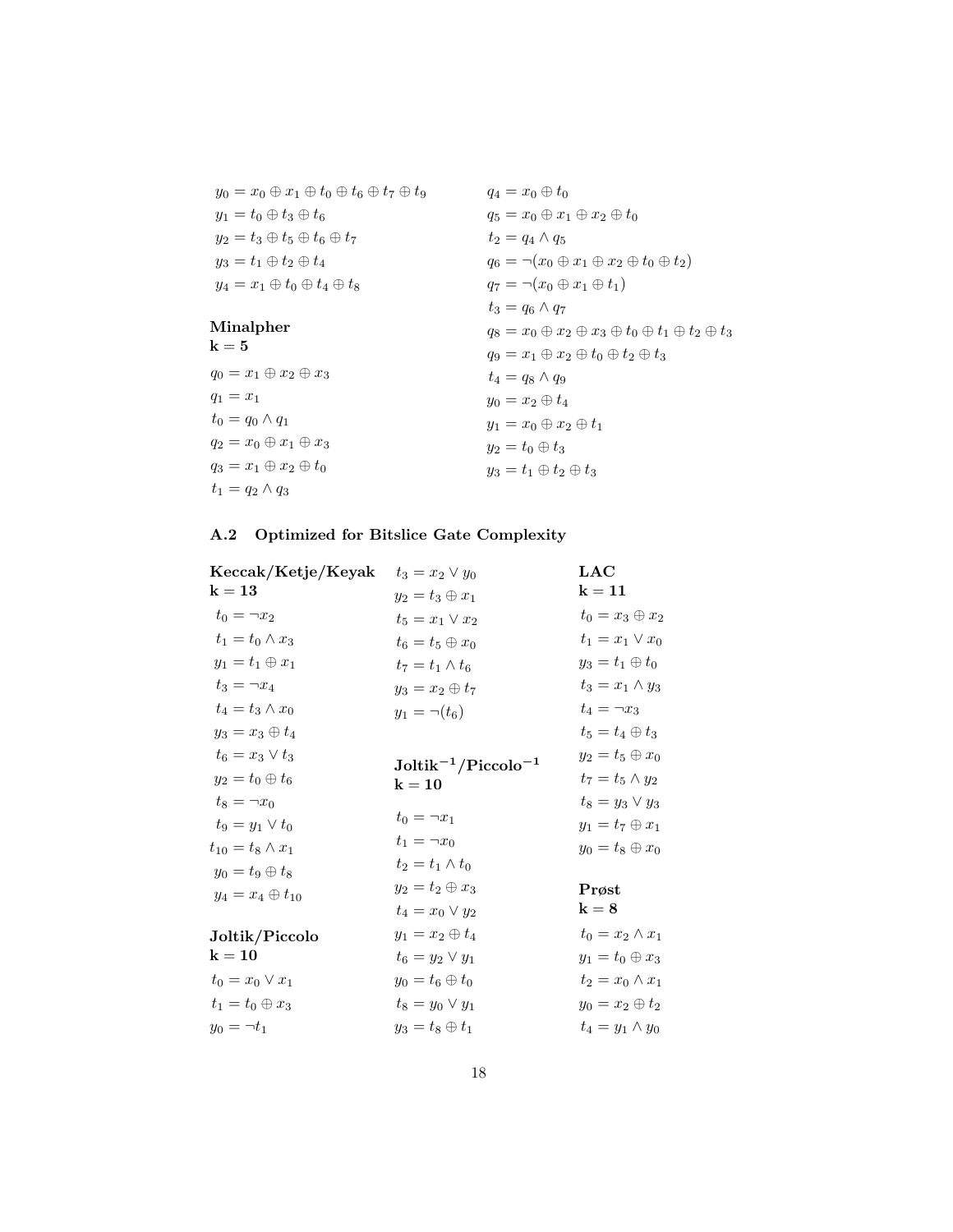| $y_2=x_0\oplus t_4$    | $y_2 = y_1 \oplus t_4$    | $t_1 = x_0 \vee t_0$      |
|------------------------|---------------------------|---------------------------|
| $t_6=y_1\wedge y_2$    | $t_6=x_3\oplus x_2$       | $t_2=x_3\oplus t_1$       |
| $y_3=x_1\oplus t_6$    | $t_7 = \neg y_2$          | $y_2=t_2\oplus x_1$       |
|                        | $t_8 = t_7 \vee t_1$      | $t_4 = t_0 \vee t_2$      |
| <b>RECTANGLE</b>       | $y_0=t_8\oplus t_6$       | $t_5=x_0\oplus t_4$       |
| $\rm k=12$             | $t_{10} = t_7 \vee y_0$   | $y_3 = t_5 \oplus y_2$    |
| $t_0 = x_3 \vee x_0$   | $y_3 = t_{10} \oplus t_1$ | $t_7 = t_2 \vee y_3$      |
| $t_1=x_1\oplus t_0$    |                           | $t_8=t_7\oplus t_5$       |
| $y_1 = x_2 \oplus t_1$ | $RECTANGLE^{-1}$          | $y_0=t_8\oplus x_2$       |
| $t_3=x_3\wedge t_1$    | $\rm k=12$                | $t_{10} = y_0 \vee y_3$   |
| $t_4=x_0\oplus t_3$    | $t_0 = \neg x_2$          | $y_1 = t_{10} \oplus t_2$ |

## A.3 Optimized for Gate Complexity

| Joltik/Piccolo                  | $t_1 = x_1 \wedge t_0$          | $t_1 = x_1 \oplus t_0$          |
|---------------------------------|---------------------------------|---------------------------------|
| $k=8$                           | $t_2=t_1\oplus x_3$             | $t_2=x_2 \leftrightarrow x_0$   |
| $t_0 = x_1 \vee x_0$            | $y_2 = x_0 \leftrightarrow t_2$ | $y_1 = t_1 \leftrightarrow x_2$ |
| $t_1 = x_1 \downarrow x_2$      | $t_4 = x_0 \vee x_1$            | $t_4 = t_1 \wedge t_2$          |
| $y_0 = x_3 \leftrightarrow t_0$ | $y_3 = t_4 \leftrightarrow t_0$ | $t_5=y_1 \leftrightarrow x_3$   |
| $y_1 = t_1 \oplus x_0$          | $t_6 = t_3 \vee y_3$            | $t_6 = t_1 \vee x_3$            |
| $t_4 = y_1 \vee y_0$            | $t_7 = x_0 \vee t_2$            | $y_2=t_2\oplus t_6$             |
| $t_5=y_0\downarrow x_2$         | $y_0 = t_6 \oplus x_0$          | $t_8=y_2\uparrow t_5$           |
| $y_2=t_5 \leftrightarrow x_1$   | $y_1 = x_1 \leftrightarrow t_7$ | $y_3=t_1 \leftrightarrow t_8$   |
| $y_3 = t_4 \leftrightarrow x_2$ |                                 | $y_0 = t_5 \leftrightarrow t_4$ |
|                                 | Prøst                           |                                 |

| $\mathrm{Joltik}^{-1}/\mathrm{Piccolo}^{-1}$                     | $k=8$                      | $RECTANGLE^{-1}$              |
|------------------------------------------------------------------|----------------------------|-------------------------------|
| $\rm{k}=8$                                                       | $t_0 = x_2 \wedge x_1$     | $\mathbf{k}=\mathbf{11}$      |
| $t_0=x_1\downarrow x_0$                                          | $y_1 = t_0 \oplus x_3$     | $t_0 = x_3 \vee x_2$          |
| $y_2=t_0\oplus x_3$                                              | $t_2=x_0\wedge x_1$        | $t_1 = x_0 \oplus t_0$        |
| $t_2=y_2\downarrow x_0$                                          | $y_0 = x_2 \oplus t_2$     | $t_2=t_1\downarrow x_1$       |
| $y_1 = x_2 \leftrightarrow t_2$                                  | $t_4 = y_1 \wedge y_0$     | $t_3 = t_2 \oplus x_3$        |
| $t_4 = y_1 \vee y_2$                                             | $y_2=x_0\oplus t_4$        | $y_1 = x_2 \oplus t_3$        |
| $y_0 = t_4 \leftrightarrow x_1$                                  | $t_6=y_1\wedge y_2$        | $t_5 = t_1 \oplus x_2$        |
| $t_6 = y_0 \vee y_1$                                             | $y_3 = x_1 \oplus t_6$     | $y_3 = t_5 \oplus x_1$        |
| $y_3=t_6 \leftrightarrow x_0$                                    |                            | $t_7=y_1\uparrow y_3$         |
|                                                                  | <b>RECTANGLE</b>           | $t_8=y_3\wedge t_1$           |
| $_{\rm LAC}$                                                     | $\mathbf{k}=\mathbf{11}$   | $y_0=t_7 \leftrightarrow t_1$ |
| $\rm{k}=10$<br>$t_{\circ} = r_{\circ} \leftrightarrow r_{\circ}$ | $t_0 = x_3 \downarrow x_0$ | $y_2 = t_8 \oplus t_3$        |

 $t_0 = x_2 \leftrightarrow x_3$ 

 $y_2 = t_8 \oplus t_3$